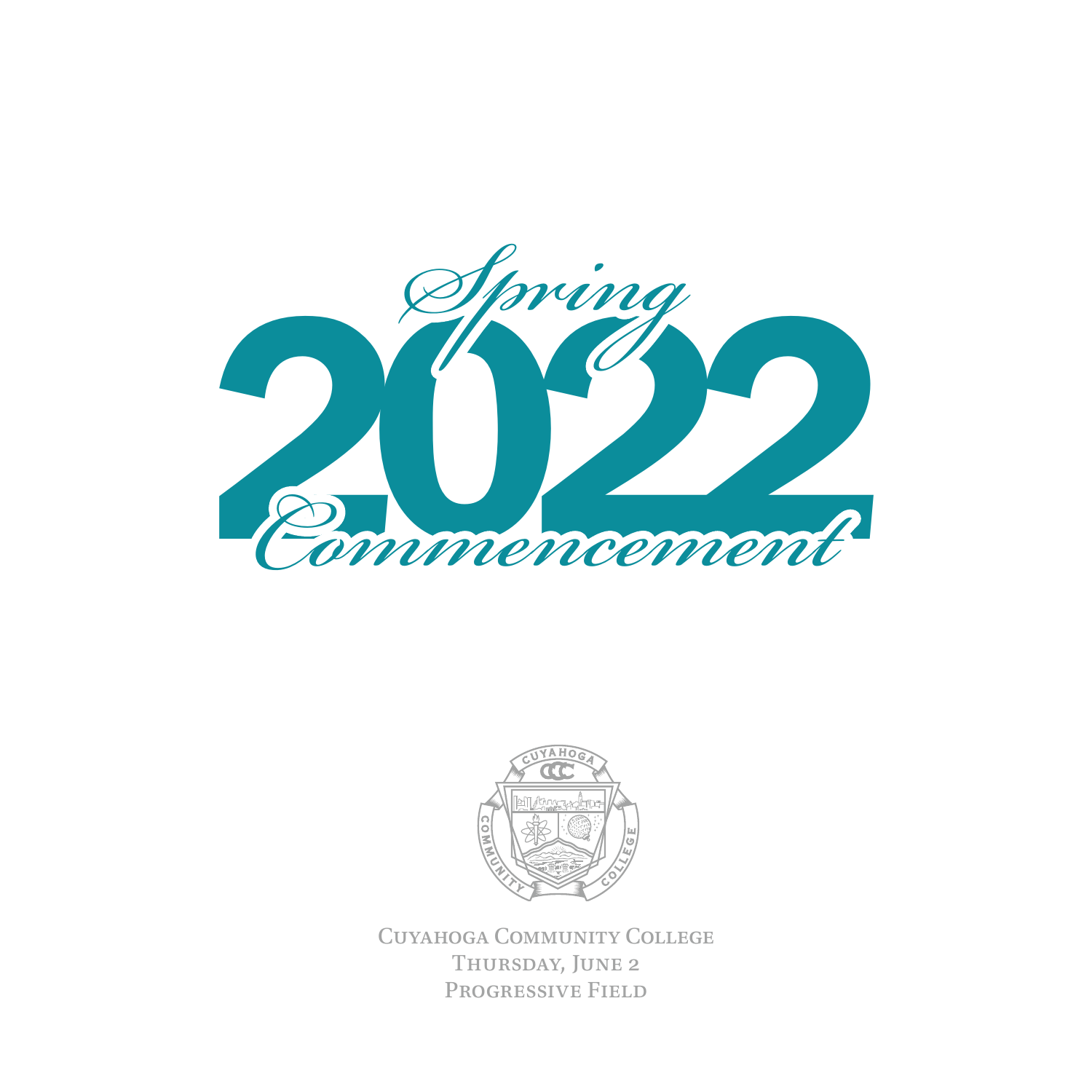CUYAHOGA COMMUNITY COLLEGE (TRI-C® )

*Spring 2022 Commencement Exercises*

PROGRESSIVE FIELD

THURSDAY, JUNE 2 | 3 P.M.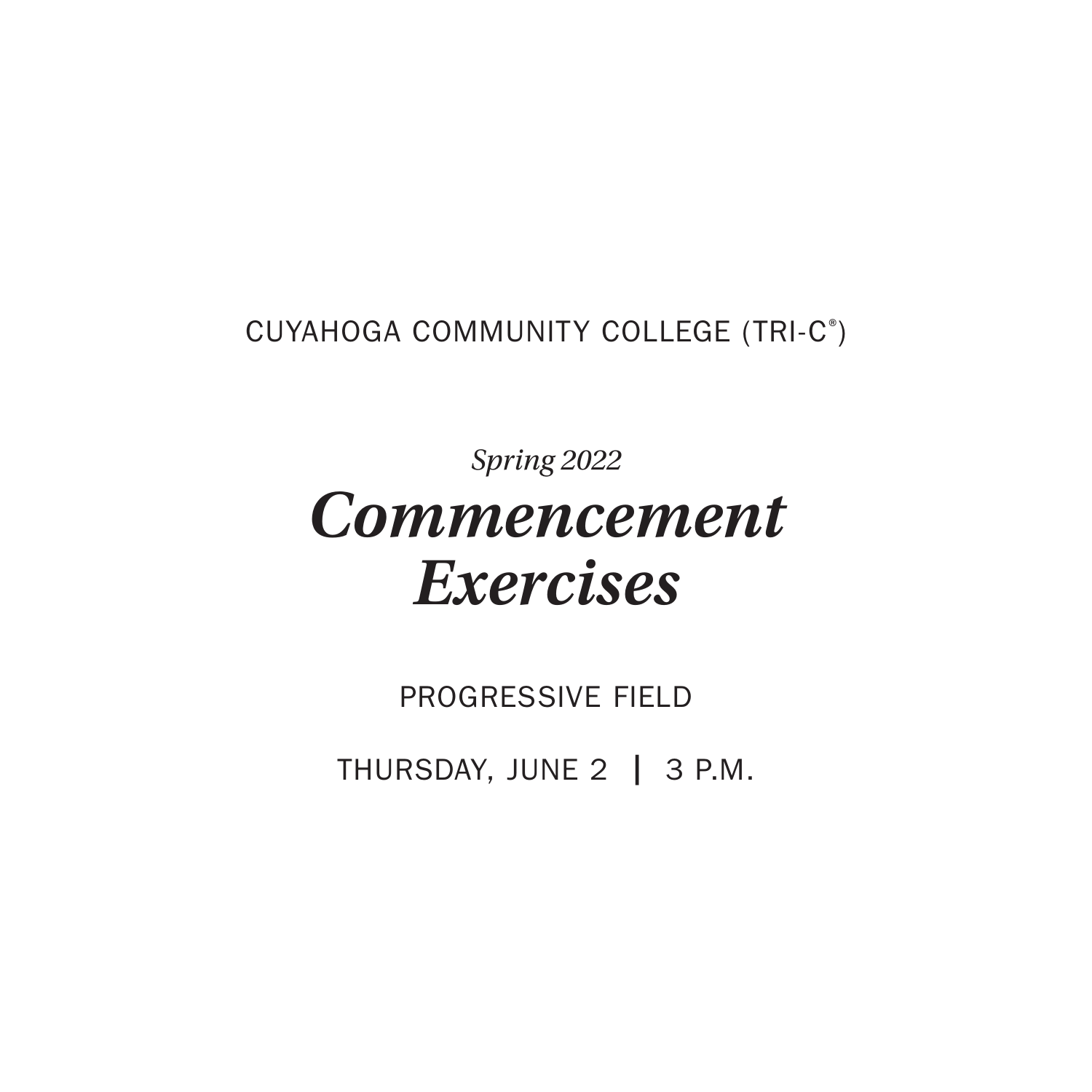

# CUYAHOGA COMMUNITY COLLEGE

Spring 2022 Commencement

Thursday, June 2 **|** 3 p.m.



| Professor, History (Retired)<br>Western Campus                     |
|--------------------------------------------------------------------|
| Faculty Chair, Mandel Scholars Academy (Retired)<br>Eastern Campus |
| Pastor, Church of the Master                                       |
| Associate of Arts, Music, Class of 2023<br>Retired Army Sgt.       |
| President                                                          |
| <b>Helen Forbes Fields</b><br>Chair, Board of Trustees             |
|                                                                    |

\*Audience will please stand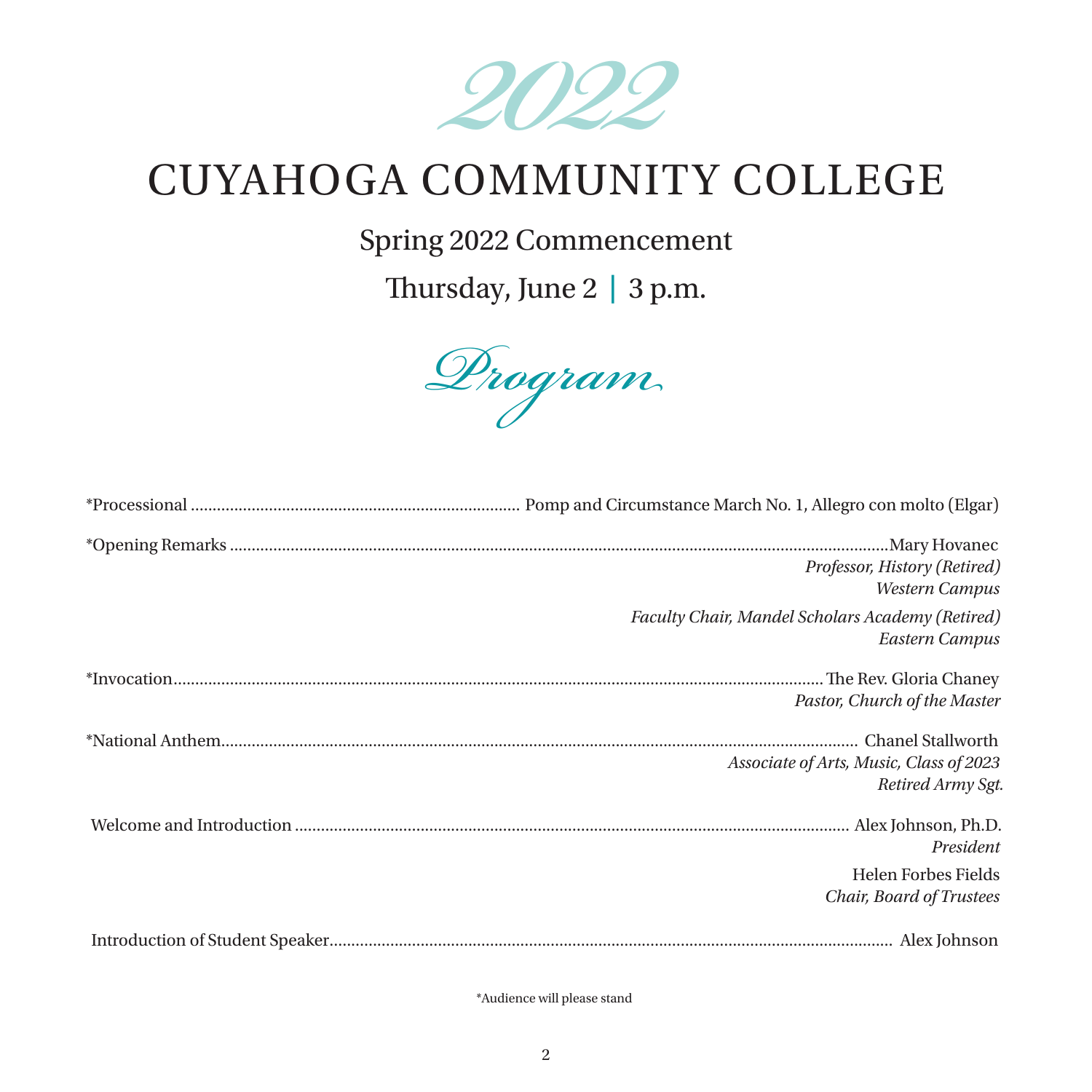|                                       |                                   | Student Speaker, Westshore Campus    |
|---------------------------------------|-----------------------------------|--------------------------------------|
| <b>Conferring of Honorary Degrees</b> |                                   |                                      |
|                                       |                                   |                                      |
| Randell McShepard                     |                                   | Professor, Counseling                |
| August Napoli Jr.                     |                                   | Chair, Joint Faculty Senate Council  |
|                                       |                                   | Alex Johnson                         |
|                                       |                                   |                                      |
|                                       |                                   | Provost and Executive Vice President |
|                                       |                                   | Access, Learning and Success         |
|                                       |                                   |                                      |
|                                       |                                   |                                      |
|                                       |                                   | Alex Johnson                         |
|                                       |                                   | Karen Miller                         |
|                                       |                                   |                                      |
|                                       |                                   | <b>Board Student Scholar</b>         |
|                                       |                                   |                                      |
|                                       |                                   |                                      |
|                                       |                                   |                                      |
|                                       |                                   |                                      |
| Announcers:                           |                                   |                                      |
| Kate Vodicka                          | Terry A. Webb, Ed.D., LPC, NCC    | Jim Ploskonka, Ph.D.                 |
| Assistant Dean, Counseling,           | Assistant Dean, Counseling,       | Associate Dean,                      |
| Psychological and Access Services     | Psychological and Access Services | Public Safety Center of Excellence   |
| Eastern Campus                        | Metropolitan Campus               | Western Campus                       |
| Sign Language Interpreters:           |                                   |                                      |
| Patricia Bettis-Eddie                 |                                   |                                      |
| Dwana Crawford                        |                                   |                                      |
|                                       |                                   |                                      |
|                                       | *Audience will please stand       |                                      |

Guests are asked to remain at their seats until all graduates have exited. Share your Tri-C commencement experience on Twitter  $@{\rm TriCed}$  #TriCgrad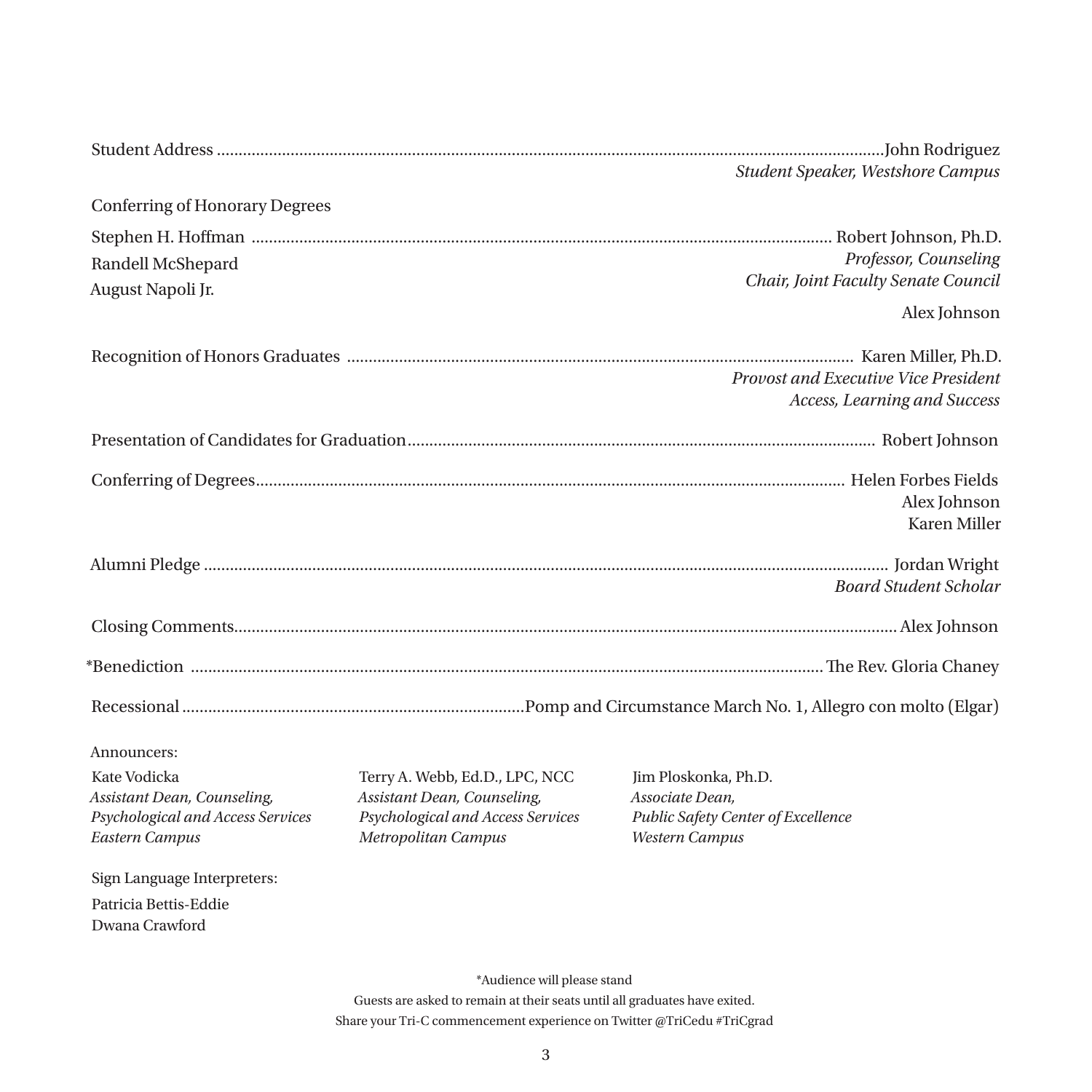*Associate of Arts Degree*

Brenda Azucena Bermúdez

‡ Aziza Jamal Abdelhamid Lana Alaa Abedel Majid § Salwa Aburoumi † Rayan Hazim Abuzahrieh Cristine Marie Agostini Cintrón Cecilia Renee Aguiar Abbas Ahson ‡\* Philip Paul Alberts † Rebal Alhalabi Ali Alhamdani Emily Almanassra Dean Alshabani Shatha Abed Alshakhanbeh Debora Amin Macy E. Anderson Octavia Andrus Samuel Edward Annen † Elizabeth Armour Toi Najae Arnold Yamilet Arres † Yasmine Assioua ‡ Reem Adel Atyeh ‡ Matthew Michael Baeslack † Gwendolyn Akira Baker Chaimaa Bakir § Annatta Baltrunas † Aminata Bamba Amber Ann Barbeck Allen Edward Barkley Cora Barnes Marguerite Mae Barrett Madison Marie Bauman Meghan Mackenzie Becka † Jaylen Aubrey Bellar † Jack Bender § Anita Bennett

Kiana Billingsley Arielle Nicole Bird Amanda Faith Bittner Elizabeth Emma Bizon † Breanna Blachowski Alyssa Black Autumn Rashawnna Black Allyson Julia Blazetic Bibby Boclear IV Mary Boepple Kachet Marjorie Bohanon Taelyr Jeanai Bonner Alison Joan Booth † Hailey Borchardt Joseph Steven Borsuk Alexandra Noelle Boskovitch † Dominick Andrew Bottoni Lyrik Briggs † Aziza Morgan Brown § Calida Dawn Mircette Brown ‡\* Delaney Smith Brown Sherese Bruce Ava Paris Bruner Abigail Bryant Lucas Anthony Burger Wyatt Corydon Burke Fatimah Busari Arin Joseph Butscher † Amelia Rose Buzinski Coti Bynes Dasianae Byrse §\* Edith Cabrera Robert Cade Jr. Keren Calderón † Jozef Luther Callentine

Erick Alexander Camey

- ‡ Dakota Rose Miranda Campanelli Briana Cannon Arleana Jenell Carter
- § Tamera Cassidy Vaniqua Chantae Cephas Tinesha Chapman Charlee Chapmon Frank James Chenevare Brandon Charles Childers Hyelee Choi Ryan Chandler Christie Delissa Nicole Churn
- † Maleny Cintrón
- † Jordan Monet Clark-Banks Zantaia Velletta Clayton Nevaeh Nichole Coffee
- ‡\* Savannah Cogley Nejra Cohadzic Cynthia Cole Juanita Coleman Faith Le'Rae Collins Omni Collymore Jorge Colón Patricia Lorraine Cone Quentin Congress Adriana Ioana Contiu Kristoffe Richard Coombs Chelsea Margaret Copen Jaelyn Marie Corbett † Jacob Tristan Corder Jessica Cornell § Thomas Patrick Corrigan
- Jose Cortés Jr. Desiree Chanel Cottrell Meredith Coyner

§ Summa Cum Laude § Summa Cum Laude ‡ Magna Cum Laude ‡ Magna Cum Laude † Cum Laude † Cum Laude \* Honors Program Graduate \* Honors Program Graduate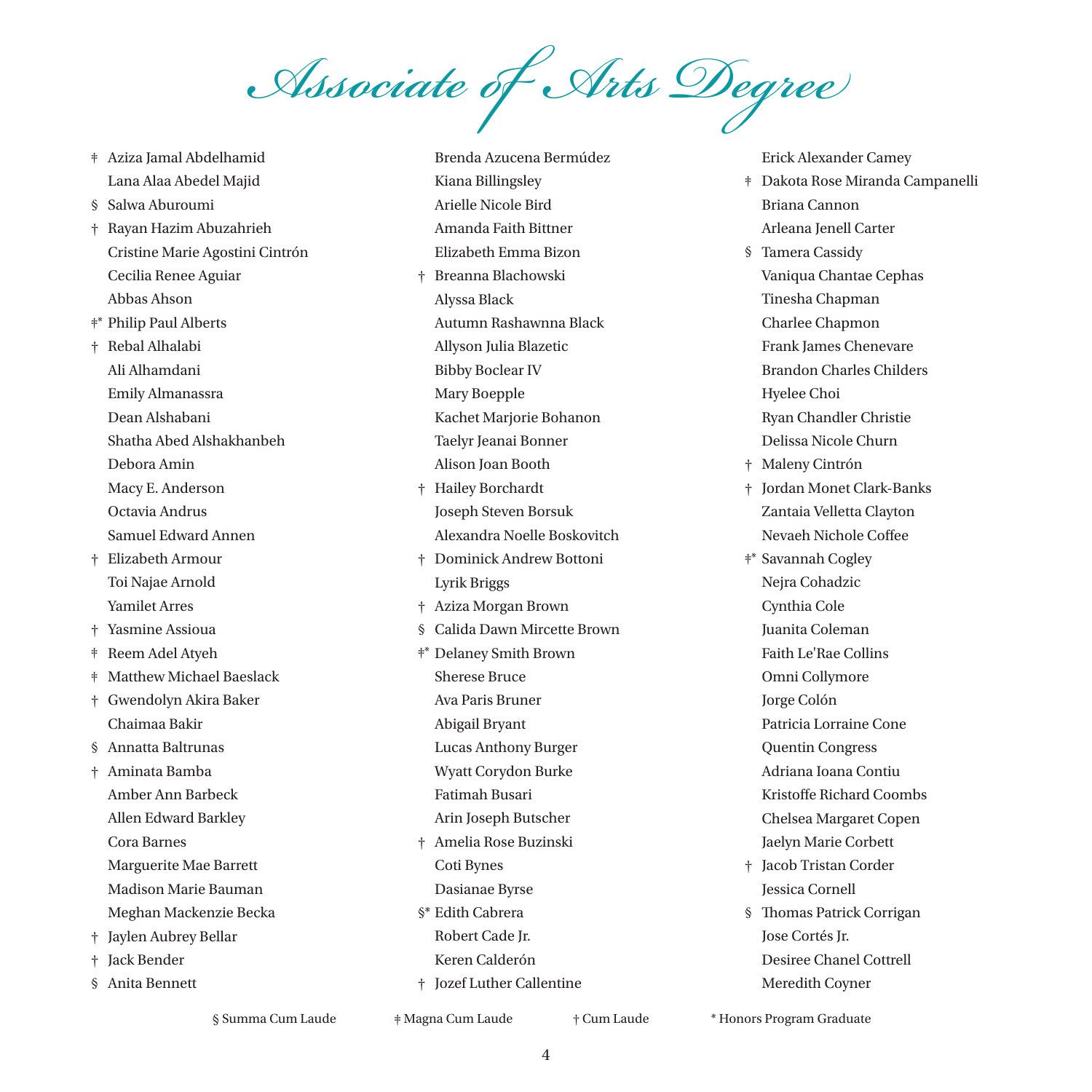*Associate of Arts Degree*

Devon Cummings Latoya Currie Anthony D'Ambrosia § Heidi Daeufel ‡ Kokoeyawoda Diana Dalmeida Treyshaun Daniels ‡ Diab Amjad Dar-Issa Sydney Sophia Darton-Ritchie Casey Davidson Maria Angela Dávila Ashley Nicole Davis Cole Grayson Davis Bailee Brynn Dawson Jeannette De La Paz Komari Dean § Emily Rose Deely Madeline Malloy DeFino Alyssa Therese DeJesús Emma DeJesús Alyssa Jasmine Del Rio ‡ Morgan Marie Delaney Mitchell Robert Demetriu Isabella Alexis Derkach Matthew W. Dew † Justin Peeler Dickerson Zoryana Didukh Cassidy Disalvo Xander Dodd Katherine Donaldson Linda Joyce Dove § Brandon Alexander Dudley Amir Durrah † Sarah Eifel Ameer Eltag Jose Antonio Estremera Jr. Chareeka Evans

§ Denver Blue Falz Kelly Fanger Susan Farina Bailey Christopher Feiler

‡ Luke Vincent Ewelt

‡ Adam Hunter Felice § Gabrielle Marie Fenyus

Daniel Howard Feist

- Shytashia Ferguson ‡ Virginia Field Shaticierra Unique Finley Kaitlyn Fisher Michael Fletcher Emely Flores Payano Jennifer Follina Jessica Elizabeth Forsythe Tessa Nicole Francis DeJeaniene Alexandria Fraser
- § August Joseph Gallucci Rachel Gangale Nataliia Ganiak ‡ Flavia García de Oliveira
- ‡ Tessa Lynne Gardella ‡ Jacob Mitchell Gatt Sara Lynne George † Jacob Gerbracht Sheily German Anna-Belle M. Geschke ‡ Bradley Gillingham
- Alexander Gioitta Maeve Goble Darius Goldman Latasha Golphin Sommer Rose Gombar ‡ Luis Armando González Villasmil
- § Patricia Graf

Irene Marie Graves § Rachel Taylor Gray Victoria Green Zach Joseph Greenberg Lillian Greene

- Tori Danielle Gresham
- Emma Lenny Grgurevic Royce Griffin
- § Murphy Lynn Rock Grimsley
- ‡ Sophia Grossmyer Elizabeth Gubanich Elisha Gurung
- ‡ Sarada Gurung
- § Clara Hagerling Kaneeyah Monee' Hall Melise Amme Hall Michelle Hall Autumn Faith Hamilton Erika R. Hamiter
- † Sarah Joyce Han Tia Harmon Melanie Harper Amber Dominique Harris Dena Leigh Harwood
- § Aaron Hayes Sean Heideloff Marissa Lynn Hellisz
- § Michelle Lynn Henry Gladys Esther Herrera Morgan Jean Herwerden Jared Thomas Hinkle
- † Jessica Grace Hogan Lauren Homchik Nadia Destiny Hoon
- † Jackson Host Joi Howard

§ Summa Cum Laude § Summa Cum Laude ‡ Magna Cum Laude ‡ Magna Cum Laude † Cum Laude † Cum Laude \* Honors Program Graduate \* Honors Program Graduate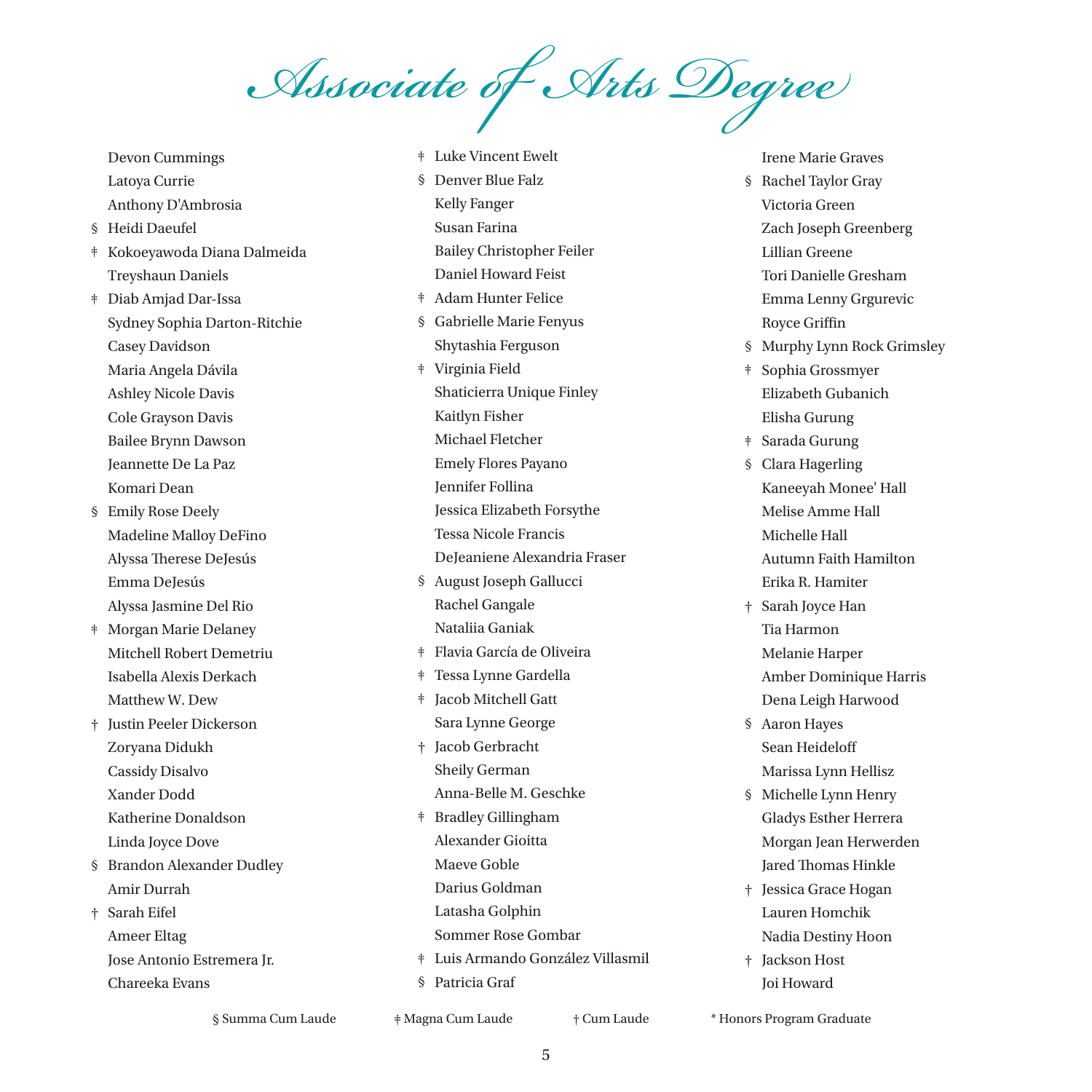*Associate of Arts Degree*

Sophia Louise Hudy ‡ Samantha Marie Hujer Alicia Rena Hunter Avianna Joelle Hurst Chekhadine Ibrahim † Jacob James Internicola Yanira Irizarry † Dominique Aaron Ivory Ayah Aktham Jadallah Amber Rose Jahoda-Vanek † Alexis Kathryn Januszewski Antashia Johnson Ashley Johnson Elliot Damien Johnson Jerod Johnson Alithia Johnston Chantelle Jones Gabrielle Jones ‡ Jeremy Jones Lauren Anne Jones Veronica Antoinette Jones † Michelle Jurcevic Delan Stefan Isiah Jurewicz § Priscilla Kafrouny ‡ Nina Nangbo Kanate Epse Toure Renee Kane Makialani Mekananiahiahi Kanewa-Mariano Jonathan Kapsar Lindsey Karasz Nautica M. Kaseda † Gurneet Kaur ‡ Allison Marie Kavinsky Marcus Xavier Keene ‡ Jacob Stephen Keener Isaiah Kempson

‡ Juliana Kenig Lamar Kennedy Patrick Gerald Kennedy Noah Ethan Kenyon † Alexandria Key Dana Marie Khanafsa ‡ Faith Donice Kilgo Fantasia Kimpson § Nicholas Kindrat Veronica Marie King ‡ Elizabeth Kingsbury § Elisabeth Marie Kinnaird Laura Miriam Klenz § Shayna Dawne Koci ‡ Olivia Paige Konschak Anthony Ruíz Koonce † Troy Michael Kotick Gwen Kowalski Claudia Koz Lily Elyse Krasowski Matthew Joseph Kraynik Mariah Rayne Krueger Kyle Kuczynski Michael Andrew Kupresanin Madison Kurtz Alexander Kusmisz † Angela Kutsar † Yasmeen Kwan Ibrahim Labs Robin Sherry Lacy-Dillard Daveona Marchell Lavender Armane' Lawson † Kathleen Lawson Anthony Leanza IV Joshua Lebowitz ‡ Melanie Lee

Brittany Leggon Tara Leanne Lego Zion Albert Lewis

- ‡ Cailyn Lobb Madison Loftis Alixandria López
	- Amber Nikole LoPresti
- § Taylor Madison Lucas
- §\* Marissa Caitlyn Luce
- ‡ Molleigh Rose Ludwig Robin Lynch
- † Daniel E. Lyutfalibekov Nathan Mace
- † Annie Mackovjak Emily Mackerty
- † Christopher Donald Maertens

§ Michelle Lynne Malick Bailey Mallchok

- † Yoha Mariñez Jiménez Phillip Isaiah Marshall
- §\* David Martin
- † Patrick Martz
- § Caitlin Mason Matthew Lloyd McBride Sean McCarthy Deon McCaulley Arnold Gerard McClain Dominique McClinton Brianna La'Nise McCoy
- ‡ Cecilia Rose McCue Anissa Rayna McDade
- † Elena Rose McDonald Kaitlyn Olivia McIntyre Rhonda Monique McKinney
- † Hailie Linn McVay Brian David Mead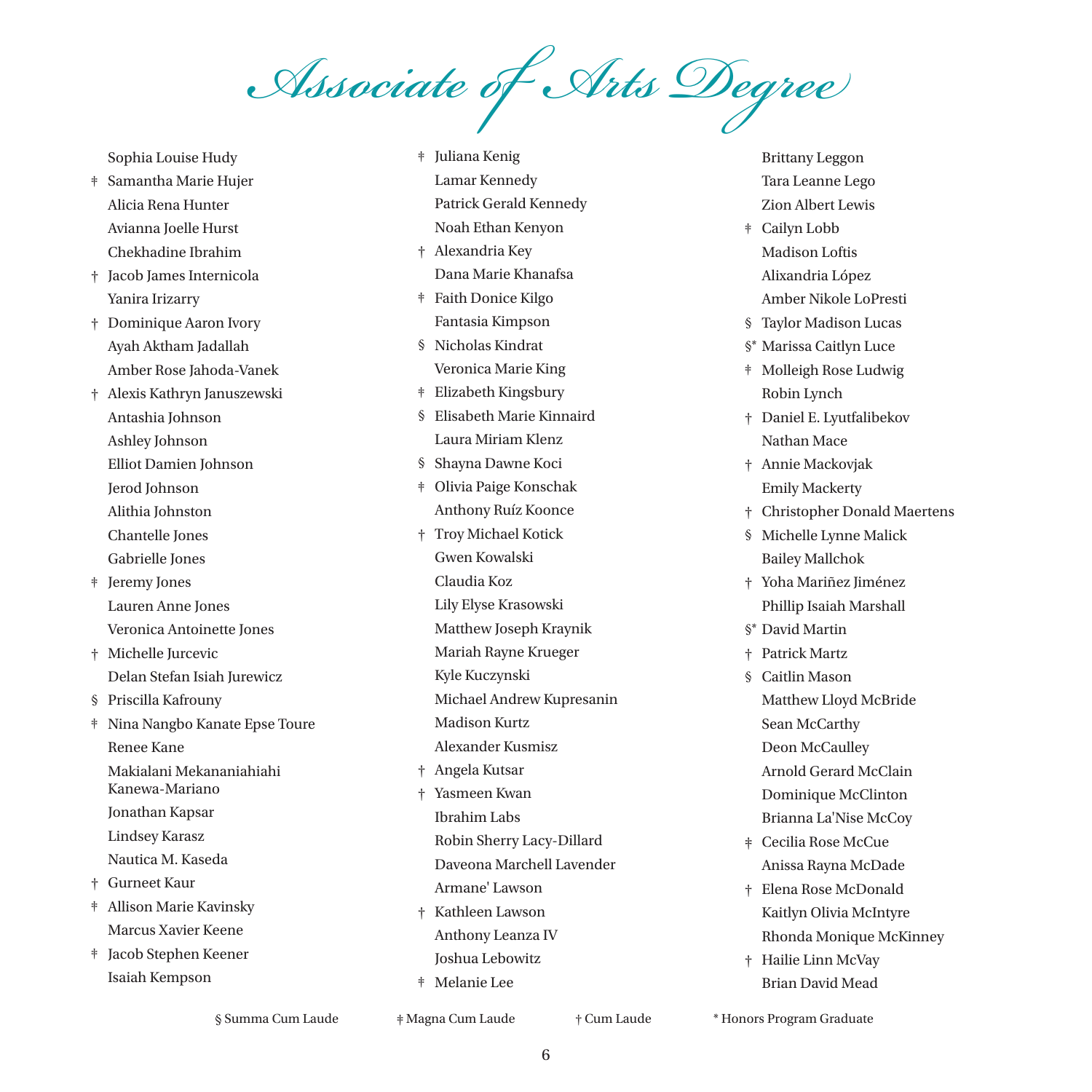*Associate of Arts Degree*

§ Claudia Elizabeth Mendek Eimy Méndez Ashley Michalovich Chloe Jane Millard Owen Bradley Miller Salina Caprice Miller Julianna Minut ‡\* Benjamin Paul Mitchell Mallory Mitchell Orlando Mitchell § Leah Christine Mlinarcik Mary Ewokolo Molua Joseph Robert Moore Carla Morris Jake Ryan Moskalski Bailey Atticus Mowrer ‡ Mustafa Dildar Muhammad ‡ Nailah Muhammad § Jessica Mukavetz Alaa Najm † Angelica Nemtchenko Monique Neuenschwander † Ronald Gilbert Newlands Monica Lynn Noon Taylor Norman Alfred Nystrom Conor O'Keefe Micayla Grace O'Keefe Morgan Olivia O'Malley Cady O'Neal Terrance Earl O'Neal ‡ Patrick Liam O'Rourke ‡ Gael Obeid Mary Acelyn Obias Christopher James Oley Andrea Oliver

§ Brianna Therese Opheim Solomiya Ostrovska Daniel Christopher Otcasek Blanca Iris Otero ‡ Rayan Othman Hillwa Oudeh † Alejandro Joseph Ozuna ‡\* Lauren Marie Palivoda Madelyn Pallotta Kristina Josephine Parks Collin Patterson Alison Pavon Tasha Peacock Joy Jeanette Pearl Christian Patrick Peebles § Nathaniel Peña Samantha Sophia Perrin Deja Peters Rebecca Petrey Rashidah Pettis Cierra Aaliyah Phillips † Chris Pichette NaKayla Pickett Dante Patrick Pietrzak Schereese Helen Pippen Helena Pisano Alanna Polacek Tawonakea Pompey Sha'nice Nichole Powell Thomas James Prebis X Emika Prediy § Ava Preston Jacob Michael Prodan † Michael Anthony Progar Destiny Delores Pryor Tamia Rayshell Puckett

Hanan Eyad Qolak Sarai T. Quiñones Benu Rai Stephanie Raines Robert Steven Rasmussen

§\* Paige Embree Ray Amir Redding Austin Delroy Reid Brennan Jacob Reutter

§ Sarah Riedthaler

§ Zachary Bryce Riggins Chelsea Rinaldi

† Joseph Benjamin Rini Jr. Renisha Ren'ee Robinson Sarena Robinson Richard Rodachy Jared Thomas Roden

§\* John Rodríguez

- † Destiny Roginsky Brian James Roote Chelsy M. Rosa
- § Katelyn Rose Larissa Anne Ross Emerson Jane Roth
- † Jessica Ruccio Cordell B. Rudolph Cheyenne Christin Russell
- ‡ Joudi Saadeh Hannah Alana Sakiewicz
- ‡ Joshue Miguel Sánchez
- Antoinette Marie Sargent Alexandria Kelly Sasse Adena Sasson
- † Jessica Toni Savchuk
- § Raegan Kaye Saxton
- § Lisa Scacco

§ Summa Cum Laude § Summa Cum Laude ‡ Magna Cum Laude ‡ Magna Cum Laude † Cum Laude † Cum Laude \* Honors Program Graduate \* Honors Program Graduate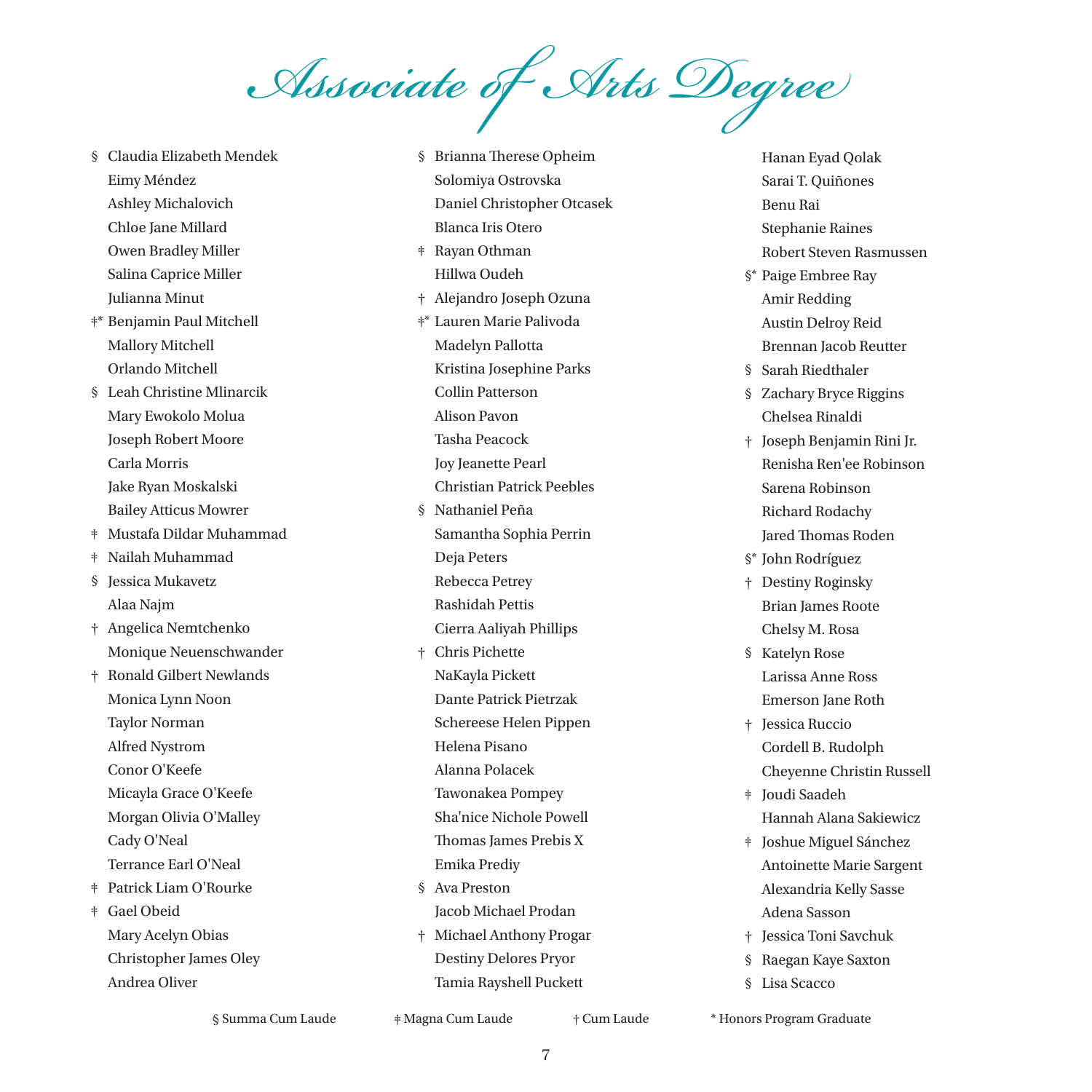*Associate of Arts Degree*

- § Vanessa Schlaufman
- † Michelle Marie Schultz

† Fiona Clare Senft Ali Shabazz Charlynn Deshon Shakespeare Dontez Sharpe Cameron James Shuttera Cassandra G. Siegel Joshua Lee Slagle Allycia Smith Selina Marie Smith Nicholas Patrick Smolak ‡ Alexa Marie Smotek Sean Snyder Rachel Snyder Strang ‡ Sereen Ahmed Soki Vincent Joseph Sovacool

- James Nicholas Sparano Colin Spaulding Chloe Pearl Spraggins
- † Victor James Steirer Baylee Stepien
- † Tristan Renee Svichtchev
- ‡ Kayela Jane Swansiger Sufiyan Syed
- † Zainab Syed Johnna Sykes Mateo Tahan Jennifer Taraszewski
- ‡ Kate Taseff James Tench Donald Terry III Jasmine Rose Thomas

Tiffany Susanne Thomas ‡ Iyaelah Thompson Emma Luclair Tichy ‡\* Veyda Grace Timura † Rachel Kathleen Tirpak ‡ Joel M. Tobia Jacqueline Todd ‡ Francesca Noel Tomaro Jasmeen Toor Quynh Tran ‡ Christie Amanda Tripp Victoria Alexandra Troche † Chance Turner ‡ Lillian Rosemary Utrata ‡ Fatih Emre Uysal ‡ Nicholas Vadini Nina Millian Valentín § Tina Valentine Lindsey Shea Van Ness Marnie Vance Nathan Patrick Vance Noah Michael VanDyke † Kelly Vaught John Edward Vedouras Matthew Henry Fracias Veiram Raymond Ricardo Vélez Ralecia Faith Vickers Jessica Vinson ‡ Francieli Vogel ‡ Steven Angelo Vulic Madison Leah Walker Nautika Ward Ellie Ware

Alexa Marie Warmuth Natasha Waschtschenko Mya Washington Da'Nisha Watkins Dominque Nicole Wells Sandrell Wheeler Sydney Whittaker

- § Kevin Robert Wieder Ethan Henry Wiggins Mianca Wiley
- ‡ Stephanie Wilhelm
- § Sarah Jolene Wilkinson Ke'Shone Williams Tarryn Williams Aja Williamson
- † Eric Williamson
- ‡ Denise Willow Adriana Wilson Debra Wilson Torri Wimbs Kent Wise Jr.
- ‡ Alexandra Francesca Wolf
- † Hannah Lee Wolff Aundre Devonn Woods
- §\* Olivia Grace Wulff Michele Ann Yama Kayleigh Nelle Yunak
- † Asel Zayed Zayed Vladan Zecevic
- ‡ Yuliza Grace Zielinski Aref Zreika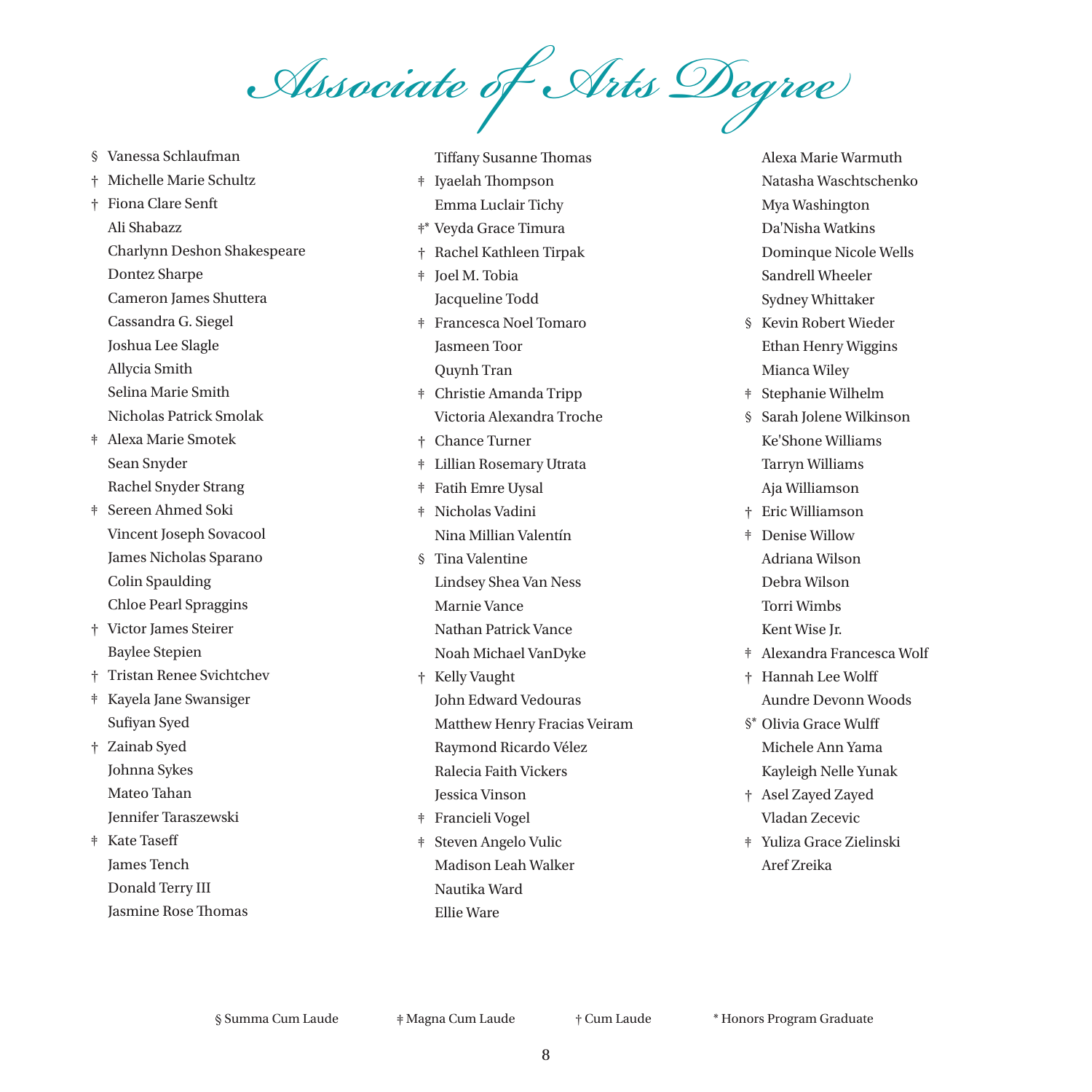*Associate of Science Degree*

Alexander Cashman Trevor C. Caskey Jacob Clark

Hadil Munir Abuhamdeh Nidal Abukhalil ‡ Saidah Nijah Adeyemi † Julianne Cecconi Adipietro § Rawad Al Zahabi Doha Ali Lana Alkhatib ‡ Aya Marwan Allaham Yamama Almadhali Sana Alshakergi ‡ Neil Ammons ‡ Dania Abdelsalam Amra Jazzmin Anderson ‡ Kelianne Angotti Yamilet Arres † Sydney Rose Ashworth Julia Avancini Aliyah Badgette Julia Bailey Megan Urban Baker † Amber Bennett Kaylee Bilak Kimberly Billue Arielle Nicole Bird ‡ Bailey Taylor Birkley ‡ Gage Christian Boardingham Alexandra Noelle Boskovitch Steven M. Bower Alyxa Dianna Brooks Dominique Brooks Kaili Morgan Brown § Danielle Burdick ‡ Olivia Marie Cadorini Alena Marie Canales Rafael Alejandro Carrillo Melvin Lee Carter III

§ Gavin Cleary Kristoffe Richard Coombs Lyndsey Elaine Corrigan § Thomas Patrick Corrigan Desiree Chanel Cottrell § Paul Lambert Cressman Littie Vanessa Crumb Kmari Renee Dates Najeh Davenport Jr. Adrian Lillie Davis Ashley Nicole Davis Angibelle Naboundou Dembele Alessandra DiCapo Carmella Rose DiCola † Justin Peeler Dickerson Zoryana Didukh § Aneta B. Ducu-Mullins Nathan Xavier Duda Alyssa Egesdahl Hope Emilio Jose Estremera Jr. Bobby Evans Max Fedorchuk Kimberly A. Fedrick § Alexis Finn Rachel D. Flannigan Courtney Ford Matthew Ryan Gann § Tyler Gentry Justice González † Oleg Jason Grab Jr. ‡\* Logan Troy Graham § Rachel Taylor Gray

Lillian Greene Kassidy Nikole Hall Richard Dante Hampton Jr. † Manish Handa § Hannah Harlan Myreka YuVette Hassen Sean Hayes Autumn Hegedus

- ‡ Allie Heil Gladys Esther Herrera John Allan Heyduk Mariah Alexandria Hill Jared Thomas Hinkle Anh Hoang Nguyen Ho Kaytlann Katrina Hostetter Cali Sue Howard
- † Arsia Hurt Donovan Michael Hutchison
- §\* Emily Rose Hyland David Isler Destiny Marie Jackson Laura J. Jackson Sharice E. Jackson Ayah Aktham Jadallah Agnieszka Jedryczka Maryann Johnson Rebecca Lynn Johnson Shermaine Sharice Johnson Chantelle Jones Elizabeth M. Jones
- † Charles Alexander Karako Kristina Kauzlaric Andrew Michael Kelly Lamar Kennedy Phuc Hoang An Khong Abigail Elizabeth Knocklein

§ Summa Cum Laude § Summa Cum Laude ‡ Magna Cum Laude ‡ Magna Cum Laude † Cum Laude † Cum Laude \* Honors Program Graduate \* Honors Program Graduate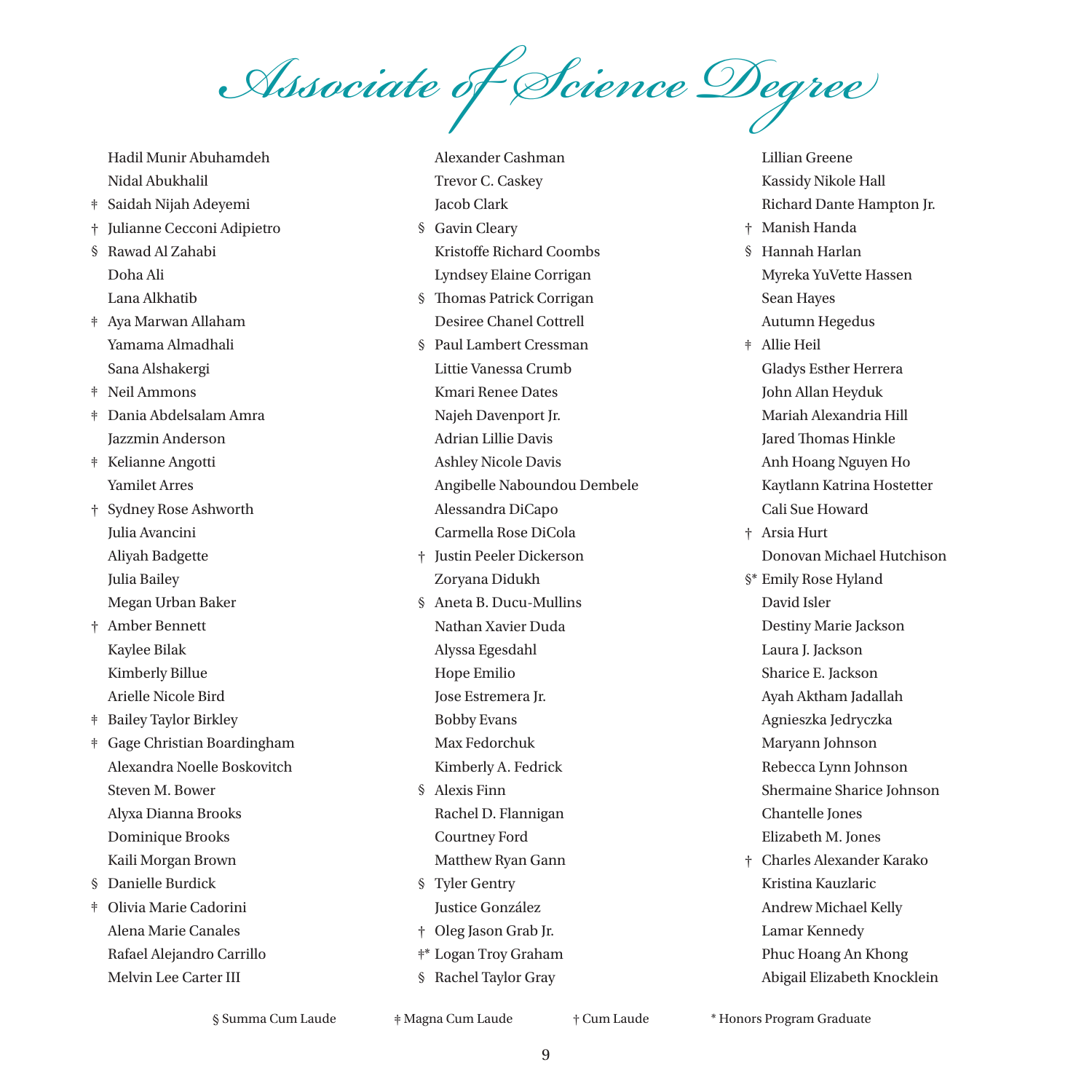*Associate of Science Degree*

§ Gjelona Koci † Troy Michael Kotick Elise M. Kouris ‡ Brian Krowiak Vivek Kumar Samantha Marie Kurtov § James Issac Lader Lucy Danielle Leatherman ‡ Melanie Lee † Franchesca Michelle Leonardo Hamilton Latasha Lewis Zion Albert Lewis Maliyah A'Janae Lilly Briona Little ‡ Cailyn Lobb § Taylor Madison Lucas Corrine Luzier Michelle Andrea Lynch Hugo Man ‡ Mary Ann Marconi § Cheyenne Marki Alexis Laverna Marshall † Desirae Marie Maschek Erin Jing Rose McGinty Bailey Atticus Mowrer ‡ Mustafa Dildar Muhammad Emma Murray Briona Myles Elias Nader ‡ Mohammed Najjar Eric Tod Napoleon Jr. Alex Nemaltsev Lydia Christina Nepaul Liljana Nezha Janeen Nijim

Lexis Nichole Noel Micayla Grace O'Keefe † Hakim Khaled Odeh ‡ Rayan Othman Robert Carlo Pagarigan V Labron Gerard Paige Jr. † Gino Mario Pallotta Harsh Ashishkumar Patel Tadarius Penman † Vincent Nicholas Piro †\* Svetlana Post Ayusha Pradhan Crystal Dawn Price Declan Purcell Beshal Rai Stephanie Raines Hunter James Read Vanessa Nicole Regian Samantha Rein § Zachary Bryce Riggins Fiona Roberts Courtney Rocco §\* John Rodríguez Sini Thioro Victoria Lika Emil Rodríguez Brendon Michael Rubel † Luna Y. Ruíz ‡ Joudi Saadeh Ibrahim Sabieh Afshan Said Mahdi Salti ‡ Anna Teresa Satow § Elijah Saxton † Jared Joseph Schmitt Taylor Schweitzer Claire Marie Scott

Jahan Parthiv Shah Charlynn Deshon Shakespeare § Robert Kent Shull II ‡ Neo B. Sim Desarae Nicole Simmons Madison Christine Smith Madison Grace Sowecke Chloe Pearl Spraggins Chanel Spratt Michael Staats Justin Steven Swanberg Kayla Shea Sweeney § Ayat Asad Tawil § Malak Sherif Tayel § Eva Ternovska Joshua Terry Mamidou Traore † Chance Turner Chanboramey Vann Kristina Vild Stefanie Lauren Vlna ‡ Steven Angelo Vulic † Shannon Mackenzie Waite § Minghuang Wang † Eliza Mave Wegner Jack Walter Welke § Elizabeth Whipple § Joshua Wiess Ke'Shone Williams † Victoria Grace Williams † Michael Edward Wittlinger Abigail Shoshana Wolf Nathan Connor Wredberg

† Asel Zayed Zayed Violetta Zlojutro

§ Summa Cum Laude § Summa Cum Laude ‡ Magna Cum Laude ‡ Magna Cum Laude † Cum Laude † Cum Laude \* Honors Program Graduate \* Honors Program Graduate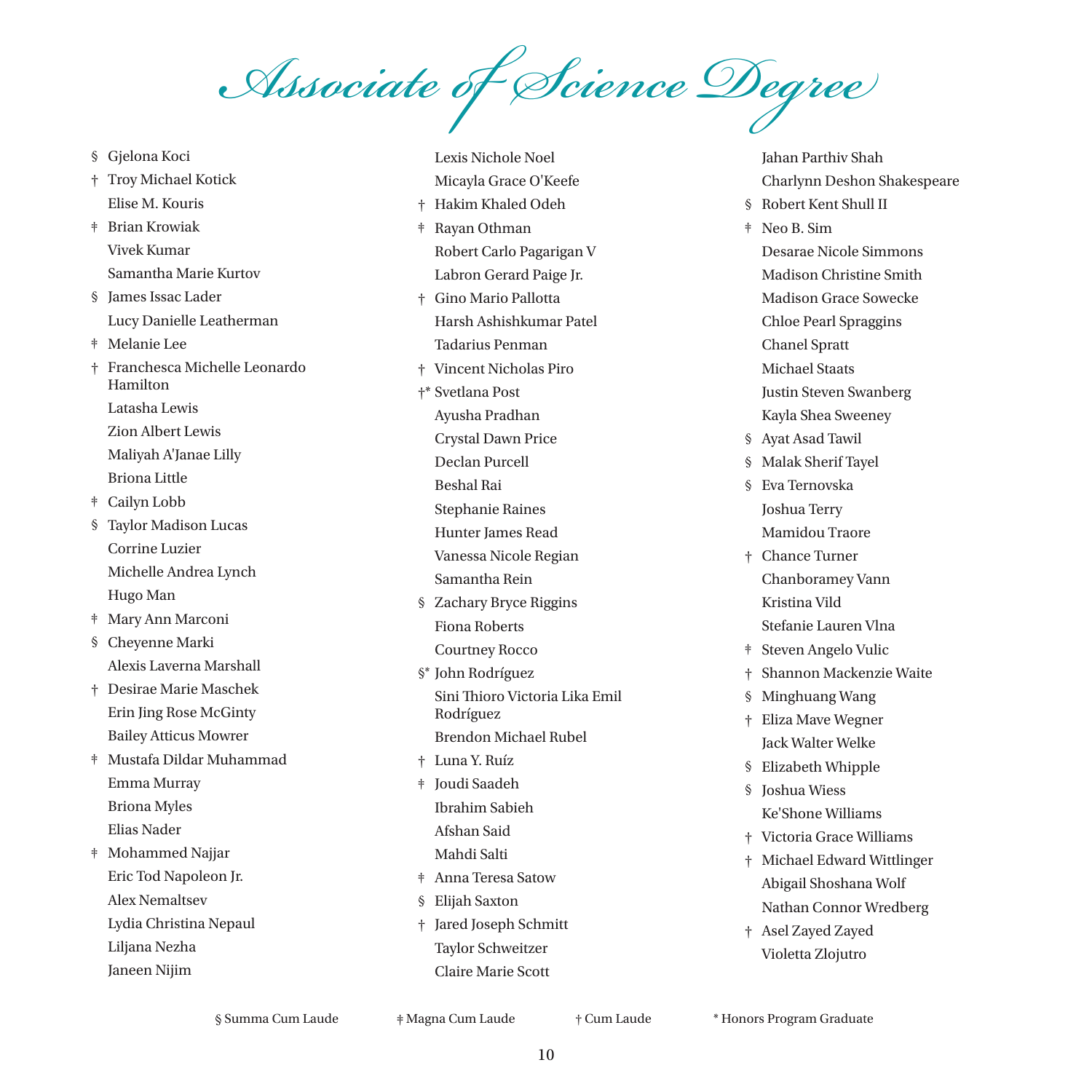*Associate of Applied Business Degree*

Lynn Al Obeid

- § Madyson Layelle Al-Ghaben Husein Khaled Al-Rousan Mahdi M. M. Alsalhi
- † Tetiana Antoshchuk
- § Jillian Leigh Apple Eboseluimhen Matthew Arheghan Maureen Armitage Angelina Rose Atherton Bryson Stanley Baron
- ‡ Kyle Bartko
- ‡ Kristine A. Basso Chase Austin Bayless
- † Olivia Maxine Berus John Bibbs Brandon Antonio Borchardt
- † Michael Borchardt
- † Ashley Nicole Bradley Jacquelyn Bradny
- † Rayeannia Love Brenick Isabella Rose Brotherton Kellie Marie Brown Shalanda Nichele Brown Morgan L. Browning Maurice Burnett
- † Tina Bushi Keren Calderón
- ‡ Brandi Camarda Galen Carr Stevon Carter
- § Katherine Chahrouri
- ‡ Morgan Church
- † Thaddeus Coiner Garrett Morgan Cole Maria Rachelle Cole
- James Robert Conroy Andrew Cooper Sydney Taylor Cooper Cesar D. Cortés Shane Douglas Darby Casey Davidson Ben Russell Davis Cameron Ray Dickensen Cassidy Disalvo † Nicholas Joseph Dowling Tiffany Dunbar ‡ Audra Zanne Dyer David Edstrom Shauntay Marie Edwards Core Mukambilwa Elama Caitlyn Ellerbrock Stephen Janos Farkas Alyssa Lashelle Farley Alexis Christine Farran ‡ Tawalla Fentress
- Chanelle Fields Dorrell Fleets Maggness Fort Caroline Lee Fox
- ‡ Stefanie Fox Dominick James Frye Anthony Patrick Gallagher
- ‡ Deisy Liseth García Tohom Sawyer Gatesman
- ‡ Marissa Gazer Kyle William Gibson
- † Mary Gill
- ‡ Bradley Gillingham
- † Amanda Faith Glatzer Larresea Goodman
- § Tamara Guba Elisha Gurung Kevin Allen Hemphill Emily Gabrielle Hradek
- † Levi Hume
- § Son Huynh Eno Inyang
- ‡ Aaleeyah Dominique Ivy Sarah Jawhari Michael Lyn Jeffreys
- ‡ Alea Jones
- † Morgan Monica Kapelewski
- ‡ Kevin George Karosy Harmandeep Kaur Sean Kennerly Ryan Klusak
- † Nganon Kone Goran Kovcic
- † Jared Paul Kramer Justine Mary Leanza Damaris López Shonda Lovelace
	- Emily Rebecca Luich
- § Julia Majkowski
- ‡ Anthony Lucas Malinak Ilya Malovany Christian Marcano
- ‡ Natalie Mareno Harrison David Matthews
- ‡ Cloie McCarthy Michelle McKinney Shelly McMillan Laurie Meagher Megan Marie Meese Angela Marie Merriner

§ Summa Cum Laude  $\ddot{\text{#}}$  Magna Cum Laude  $\ddot{\text{#}}$  Cum Laude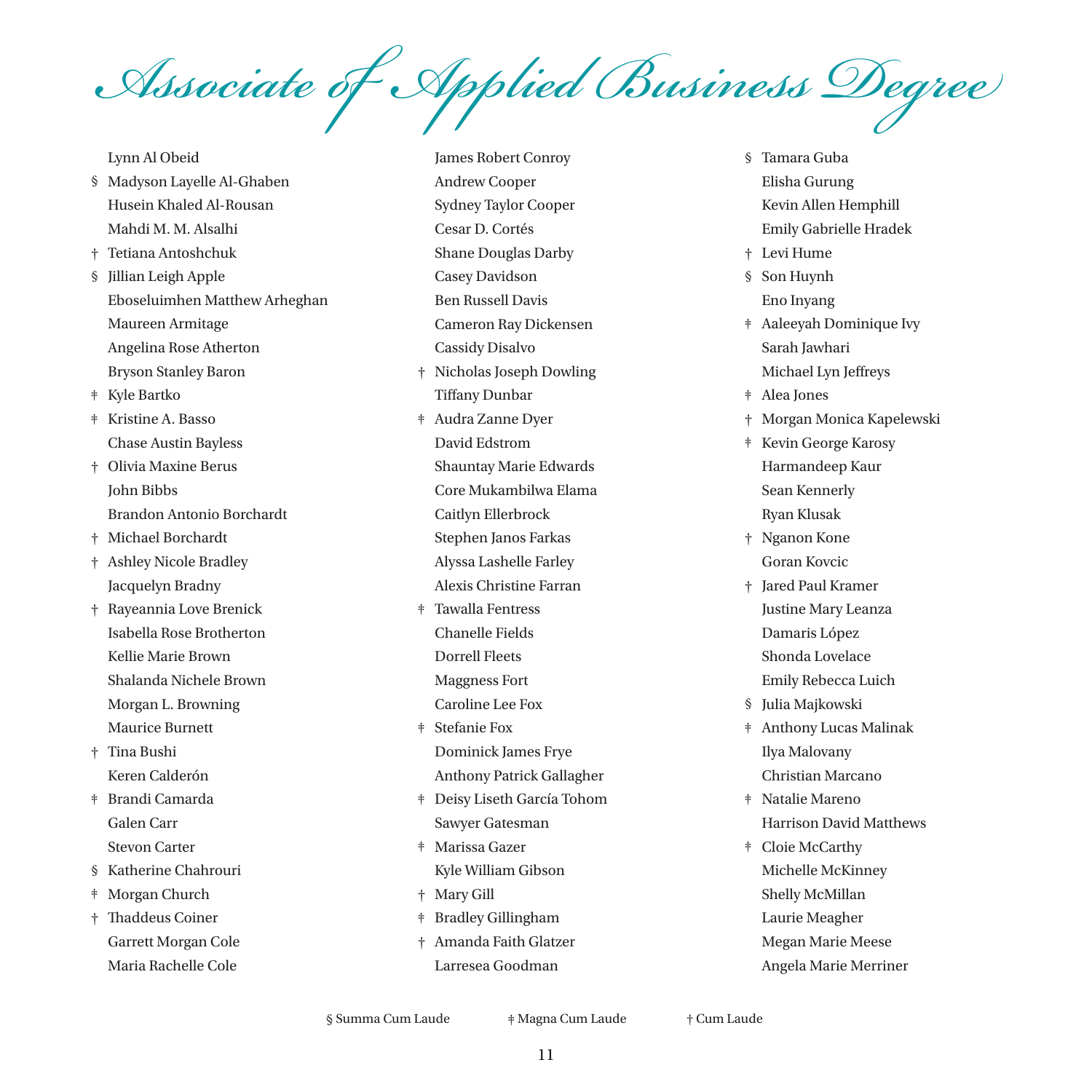*Associate of Applied Business Degree*

- Joshua Michalosky Brett Anthony Midea Rachel Mignogna Jelena Milos
- † Rebecca Minerd Amanda Moore Karen Marie Mooring
- † James Noah Morrison Ismail Mousse
- § Nesreen Najjar
- ‡ Eleasar Arne Nignan Sanaa Nijim
- § Samantha Michelle Nikonov Eric Noonan Taylor Norman
- ‡ Josh Palko Priyanka Patel Roma Patel
- † Suhani Patel Celine Margaret Pech Sheila Periandri
- § Maria Anna Perossa Bryanna Bernice Perry
- § Cadence Marie Perry
- ‡ Aaron James Pickering
- § Olivia Plas
- † Elizabeth Mary Port
- † Lexus Renschler Chloe Rose Royak Supakorn Ruangrittinon Jarrett Peter Sadie
- § Dietrich Schelzig Vanessa Seiber Jennifer Seybold
- † George Ayman Shawky Kim Shelton Steven Sheobilas
- ‡ Ahmad Shibli
- † Amanda Sockett Wilnelia Spivey
- ‡ Michael Steele Kimberly Beth Strunak Ashlyn Nicole Sydorenko
- § Yakelin Tepale Samantha Mae Thomas § Chanthy C. Tsakon
	- Brian Umerley
	- Brady Owen Valentine
- § Lanaya Van Tilburg Mirian Vázquez
- ‡ Ashly Amorette Vetrano James Michael Vigilante
- ‡ Vladislav Volokh
- † Constance Kathleen Vulgamore
- § Brooke Wallace Nicholas Jordan Wallace
- ‡ Nikkole Watson
- § Jesse Waxman
- † Alivia Welfley Xhantiana Williams Renesha Imani Willis Tamanya Joy Wilson Jakima Wood Robert Reginald Woodard Jr.
- † Miranda Wyse
- ‡ Taylor Yelinek
- § Delano Cheuk-Sing Yeung
- § Kayla Yutzy
- ‡ Worod Zik
- † Jay Zupancic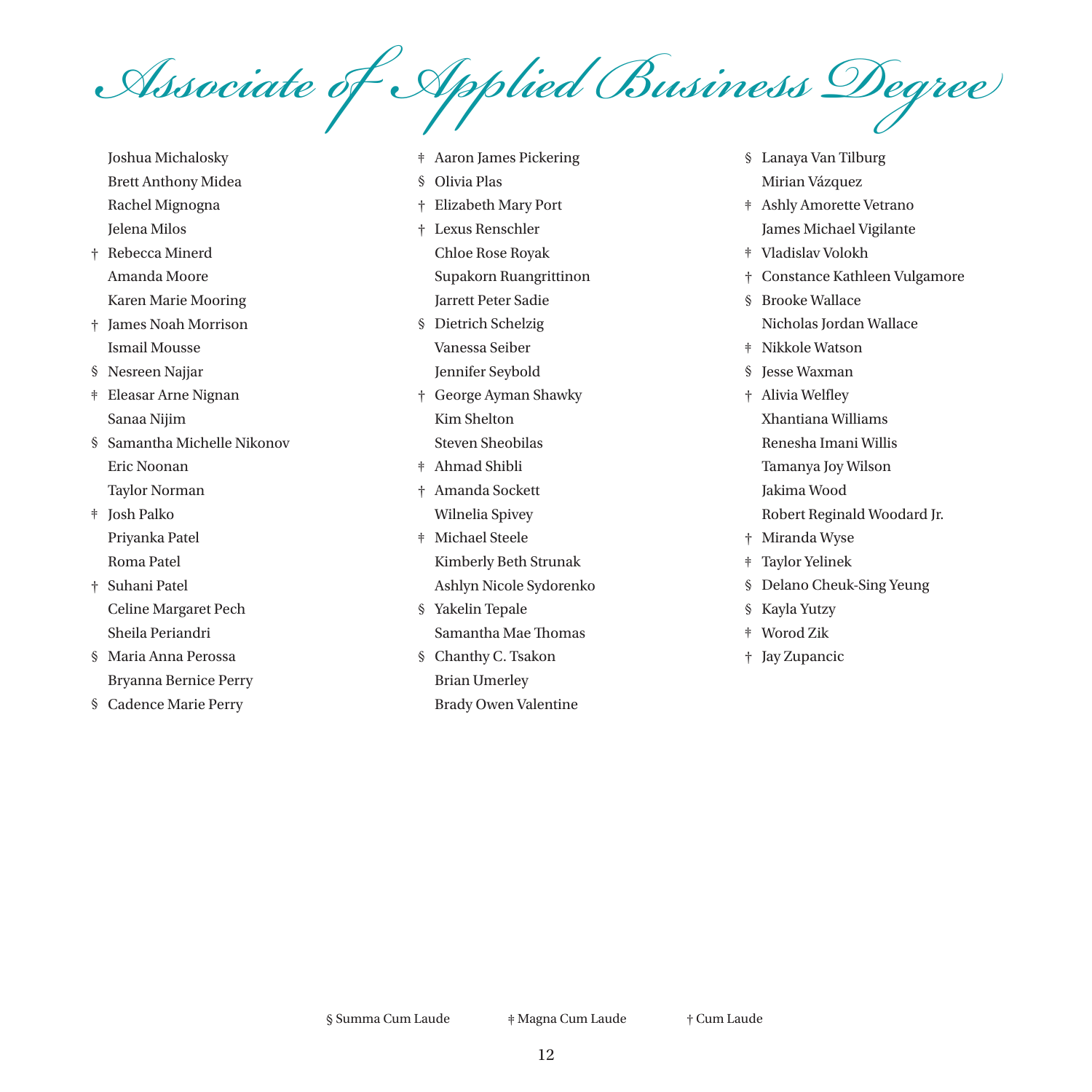*Associate of Applied Science Degree*

Sumayyah Abdullah Nava Adhikari ‡ Trisha Adkins William Branham Agbomanyi ‡ Justin Albrecht Anas Ali Heba H. Ali Asma Mohammad Al-Jammal Marwa AlKalede Abdulaziz Hamad Al-Mutairi Danna Alva † Emily Mary Antal Alex Antestenis Amanda M. Arth Ariel Austin Frank Austin Melissa Sue Aviles Maelyn Bianca Bacchus Brittany Baker ‡ Sean M. Balog Troy Bateman Stephanie Bates † Ledian Bendaj Zachary Benson † Anna Bentley Nicole Bentley ‡ Carly Marie Bevacqua Daniel Biada Jr. Karina Bishko Brionna Blair Cangela Blake Rachel Blakkolb Kimberly Ann Blunk § James Andrew Bodine Kachet Marjorie Bohanon

Yohami Irelis Bonilla † Ashton Borelli Dakota Christopher Braddock Esmeralda Brahaj Rochelle Brill ‡ Rosa Bringheli Irina Brinza Jason Michael Brown Kaytee Lynn Brown † Sierra Brown Madyson Elizabeth Brugnone Abigail Bryant India Dan'qual Bryant ‡ Gerhard Michael Budaker Amanda Marie Buettner § Christopher William Burrell Tracey Elise Busby Amber Bush Brian Buskirk Jr. Tahiya Daniel Butler † Jacob Buttriss Caleb N. Cade Mary Candow Briana Cannon Tiffany Quiette Carpenter Alanna Carroll † Cassandra Denise Carroll † Margaret Carter Alexander Cashman Tiffany Centa † Sarah Michelle Charbat Mia Cloud Mya Monae' Coker Dale Coleman Jr.

- ‡ Jared Matthew Coming
- † Jessica Mae Condor Arielle Copeland Yadira Cordero
- † Nicole Correa Bridgett Crawford Mariah Eryn Crawford
- § Ralph Croyle Aaron Cunningham Jennifer Lynne Cutler
- † Maria Cyranek Jennifer Daley Kenneth R. Darby Jr. Yasmin A. Darwish Holly Marie Davis Kyle Patrick Deegan Ramata Dembele Brittany Jade Deranleau
- ‡ Lilly Derflinger Taylor Desmont Carmella Rose DiCola Wilfredo Díaz Zoryana Didukh Taylor Dirden Danielle Marie Dittrich Lamont D. Dodson Molly Katherine Donahue MacKenzie Ann Dragos Michael R. Drury An Thi Bao Duong Amir Durrah Janet Dutill ‡ Michael Dysert Lashawn S. Dyson Janna Marie Dziczkowski

§ Summa Cum Laude ‡ Magna Cum Laude † Cum Laude

Jordin Collier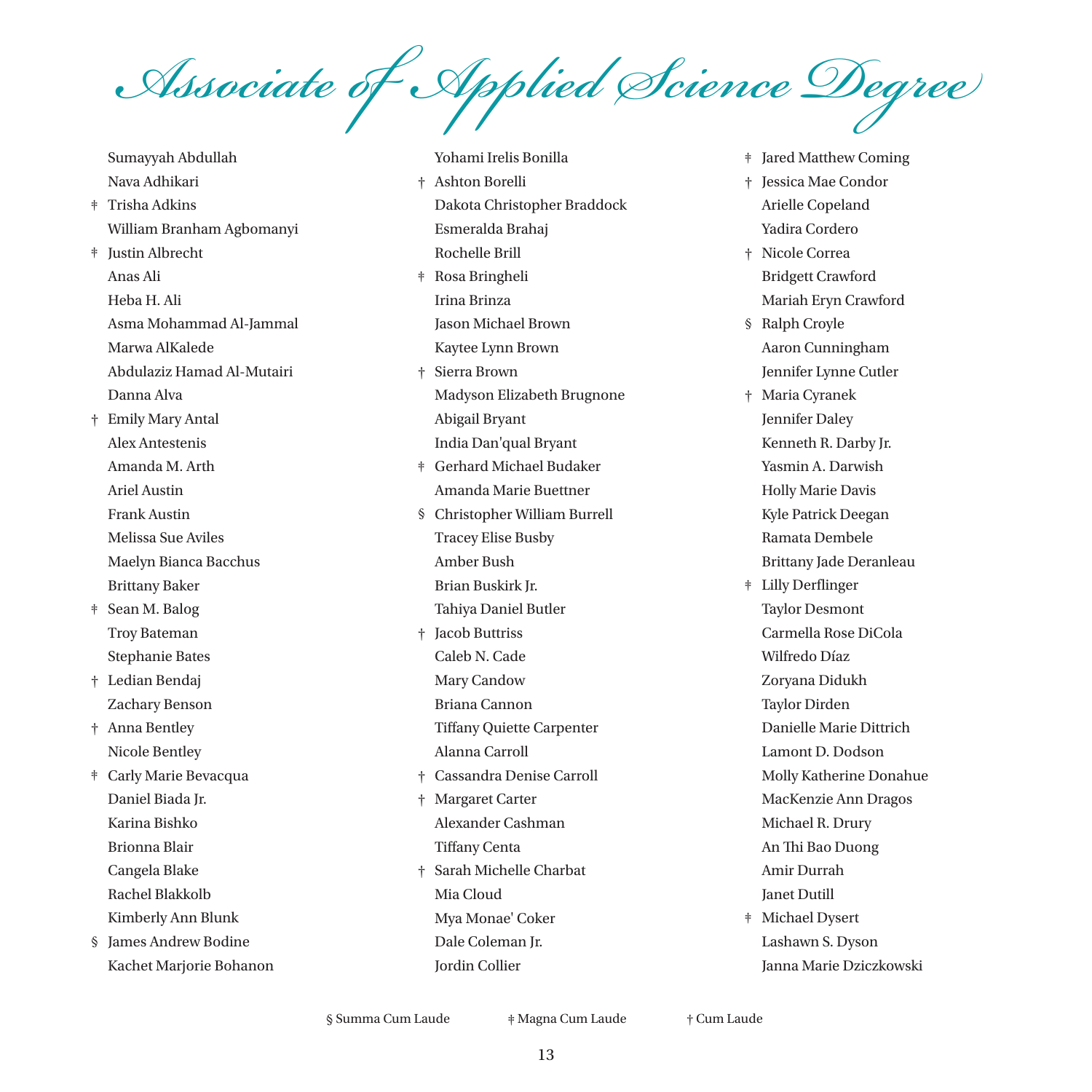*Associate of Applied Science Degree*

Cesar Antonio Echeverría Jr. Ennis James Eckenrode Daja Elder Deborah Ann Elliott Lora M. Elliott Terriyon Lynnese Elmore Blessing Uchechi Emereonye Lily Grace English Maria José Escalante Joseph Evans Madeline Everiss Geralyn S. Fababe ‡ Caroline Elizabeth Fanta Stephen Janos Farkas † Nicholas Grant Federico Max Fedorchuk Gina Fletcher Alyssa Anna Friedel ‡ Laura Lee Funk ‡ Ashley Nicole Gaine Carlos Alberto Galarza Jr. § Austin Van Gatt Allexandra Jeanette Gaye § Alexander Ian Gee Gina Marie Gersey Amber Giustiniano Alyssa Gnall ‡ Adam Goldenberg † Kanchan Goswami La'Sha Antionette Grace Sierra Gail Graham Bobbi Gross Jessica Grucza Michael Shane Gurr Jr. † Jeremiah Theodore Guzmán

Ronnie Lee Hamrick II § Zachary Reed Harber Nathaniel D. Harkleroad † Haley Alexandra Harper Kaylee Sara Harris James Lester Harry Jessica Marie Harsoulas Kate M. Hartman Katherine Celeste Hartman Kayla Havekost Lexus Hawkins Veronica Hawkins Sarah Rose Haynes Autumn Hegedus ‡ Allie Heil Kevin P. Heishman Julia Rose Herman Isaiah Hernández Chrystal Rose Hewitt § Cory Hibinger Matthew David Higginbotham Cristina Maria Hoenigman † Paul Hoftyzer ‡ Brittany Ann Holloway Joseph Edward Holt ‡ Allison Marie Hotton Antoinette Huff-Davis Alexandra Intihar Brandon Michael Ipsaro Laura R. Isabella § Alex Istenes Laura I. Jackson Shawndrya Lorina Jackson Twizere Jackson Alai Jaser

Alecia Renee Jenkins Rachel Jennings Christian David Jensen Cheryl Ann Johnson Gemeire Johnson Nathan Johnson Matthew Edward Jokkel Bailey F. Jones ‡ Megan Elizabeth Jones

- Veronica Antoinette Jones Cheyenna Marie Just Rejdi Kalaja
- ‡ Anna Viktorivna Karamalak
- ‡ Kevin George Karosy
- † Nora Keith
- † Samantha Dawn Kelley Neal Kelly Shelbi Cerri Kereky
- ‡ Hadeel Nidal Khrais
- † Megan Regina Kiewel Patricia Kilbane Nour Tony Kirallah Joseph Kirchenbauer Brittany Klatt
- † Michael Allen Kline
- † Amy Marie Klooz
- ‡ Chevalyn Kosek
- † Sabrina Kotovets
- ‡ Patrycja Kowalczyk
- ‡ Mary Katherine Krzywicki Laila Kubulins Cristy Danielle Kuhar Samantha Marie Kurtov Melissa Marie LaMarca
- ‡ Jonathan Lakatos

§ Summa Cum Laude ‡ Magna Cum Laude † Cum Laude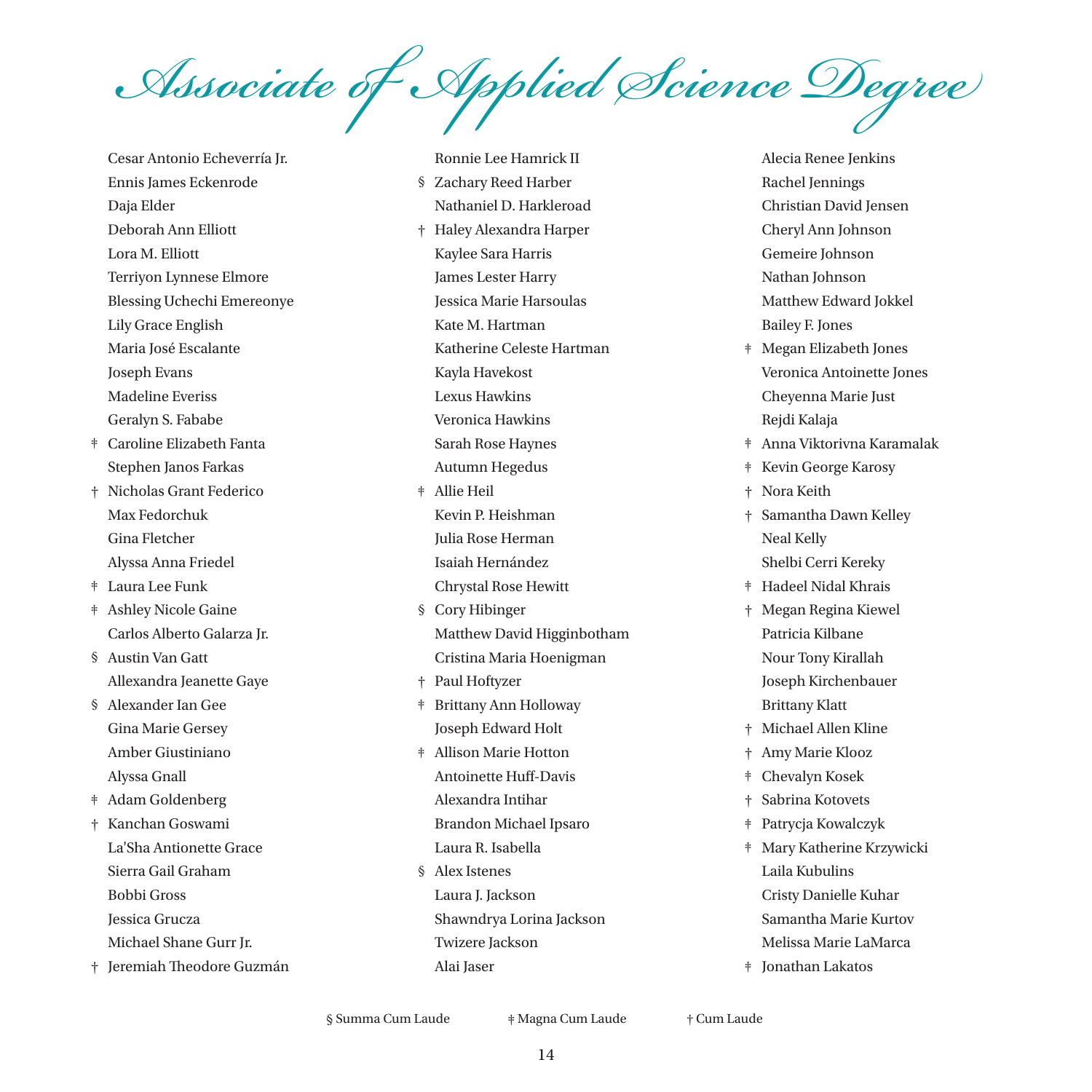*Associate of Applied Science Degree*

† Lauren Nicole Laheta Lucas Lang Tameika T. Leachman § Kellie Leers Sydni Lemons Mikayla Lynn Lenhart † Brandon Lesniak Cherita Lester Shannon Marie Lew Ayanna Raquel Lewis Jonathan David Liogky Angela Liotta † Mark Wayne Little II Alexandra Marie Lohn ‡ Nicole Jean Lucchese Kirsten M. Lund † Karla Monique Lupson § Dimitrios Lutter Iyana Marie Lynch Caitlin Mackin † Brendan Daniel Madden Alicia Magda Courtney R. Malik ‡ Katherine Manzuk ‡ Larissa Markus Ramir Leliah Martin Allen John Martinko Scott Anthony Marzano ‡ Anastasija Matic Andrew McBride † Kelly McBride § Stacey Paulette McClanahan Bridget McCoy Edward Earl McDonald Scott Daniel McKee

† Amy McKenzie Teosha Monique Meadows Tanya Medrano ‡ Yulia Merzlova Lindior Meshi † Danielle Nicole Meszaros Antoinesse Midgett Thomas Mikeo Danielle C. Milkovich ‡ Kayla Miller ‡ Megan Miller ‡ Jennifer Carroll Miodragovic Laura Mirabile Asya N. Mirakova Becky L. Monahan Lauren Moore § David Allen Moran Karley D. Mosley Derek James Moson Robert Moyers ‡ Rick Mulhern Jessica Mullins Cole Joseph Murphy § Peyton Musgrave † Trang Nguyen Terris Northcutt Kingsley Udochukwu Ohiri Chukwudalu Chidinma Okafor John William Oleksik Megan Ols ‡ Stellson Omobude Emma Ondo Cady O'Neal Bridget Bolanle Opadokun ‡ Amanda Rose Pagel

Kimberly Sue Palkovic Kevin Panfil

- ‡ Catherine Elizabeth Parchem Jeremy Parks Brendan John Parr Madilyn Karole Parsons LaVonda Patterson Melissa Pavlick
- § Nathaniel Peña Taylor Penland
- † Adam William Peto Kevin Petrie Aishah L. Peyton Nandanie Nicole Phalgoo Lisah Phat Israel Pickel Jazlene Plaud Candace Nicole Pollard Sabrina Rose Polzner Andrew James Powers Kristiana Prifti Nataliia Protsyuk
- † Kateryna Prysiazhniuk Adam Puinno Ayatt Rahman Suzana Ramadhani Alexis Reese Jacqueline Marie Reppucci
- ‡ Heather L. Richard LaVysia Richmond Dina Ridel
- § Sarah Riedthaler Dominic Pietro Rigdon Maricela Rivera Maria Rachele Rizek

§ Summa Cum Laude ‡ Magna Cum Laude † Cum Laude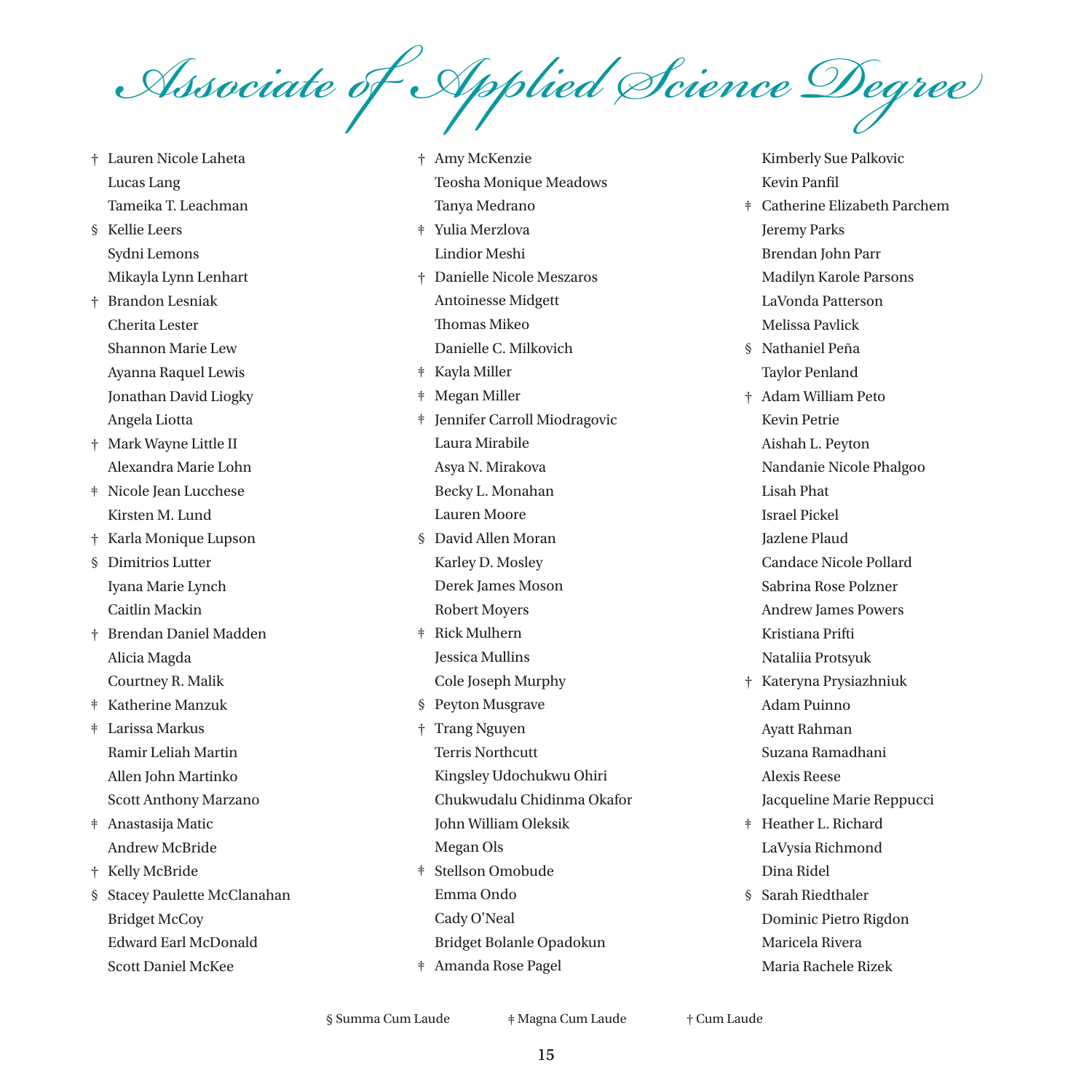*Associate of Applied Science Degree*

Kelsey Morgan Roberts Sharde M. Robinson Tracy Louise Rodgers

- ‡ Charlynnett Rodríguez Alexandra Rogers Jared Michael Rohde
- ‡ Jessica Rooma Fredisha Starr Ross Ashley Rothstein

† Macy Routh

- † Luna Y. Ruíz
- § Jonathan Keith Rush Savannah Shae Samples Benjamin Christopher Santabarbara Elicia Santiago Samantha Scahel
- † Matthew Schenek
- † Jason W. Schoepf Jessica Margaret Schuler
- ‡ Thomas Henry Scully Malik Amir Shabazz Sarah Jean Shaw William C. Sheers II Kristie Shephard
- ‡ Christopher Michael Sidoti Gianna Gabriella Signorelli

† Chyriese Monique Simpson Carolyn Darlene Smith Tanja Sopkovich Riley Speck Ashley Perisia Speight

§ Samantha Spivey Jessica Spraggins Korrin Spurlock

Jh'ayona Mairiel Stennies Sydney Ray Stepp Victoria Streza Kristeen Stricko Joshua Strunk Megan Stuhldreher § Meghan Dwyer Sturges Taylor Mae Styles Violefel Cruz Sulowski Tristan Icarus Summers Kayla Shea Sweeney Holly Ann Synk Alyssa Marie Szitasi ‡ Kelly Tadge Nicolas Paul Tagliaferro Olena Taran Odai Alaa Taweel Amal Tayeh Sydney Taylor Kashe Thomas Johnathan Thompson Logan Mackenzie Thompson Najee Hakeem Thornton § Taylor Ann Threat Kyle Bradley Tipton Holly Tompot § Aunna Lynn Torres Timothy L. Townes Kayvin Tyler Cornelius Toochukwu Ugwo ‡ Tyler Anthony Ulintz Michelle Grace Vavro § Maira Vianna Prates Costa

† Matthew James Vilkinofsky

#### Kara Villwock

- † Anthony Vitarella Gary Robert Volk Jr.
- § Adam Alexander Von Glahn
- † Tyler Vorst Lwaywah Paw Wah Thomas Cory Wallace David A. Warren Char Ray Washington Johnathan Andrew Watson Yuehchi Weng Ivorinique Shabrese Westfield
- § Elizabeth Whipple
- ‡ Andrew White Megan Willaman Jand'l Williams Nautica Juanita Wilson Alex Joseph Winter Anna Wipprecht
- ‡ Alexandra Francesca Wolf Amber Nicole Wolowicz
- § Brett Wondrak Julie Joleen Woolnough
- † Michele Wrisper
- † Justine Yates Jared Yocabet
- McKenna Marie Yoe § Andrew Young
- Daija Shanice Young Erica Young
- † Kimberly A. Zakrajsek Fastayia Aleshia Zanders
- † Nicole Lee Zizka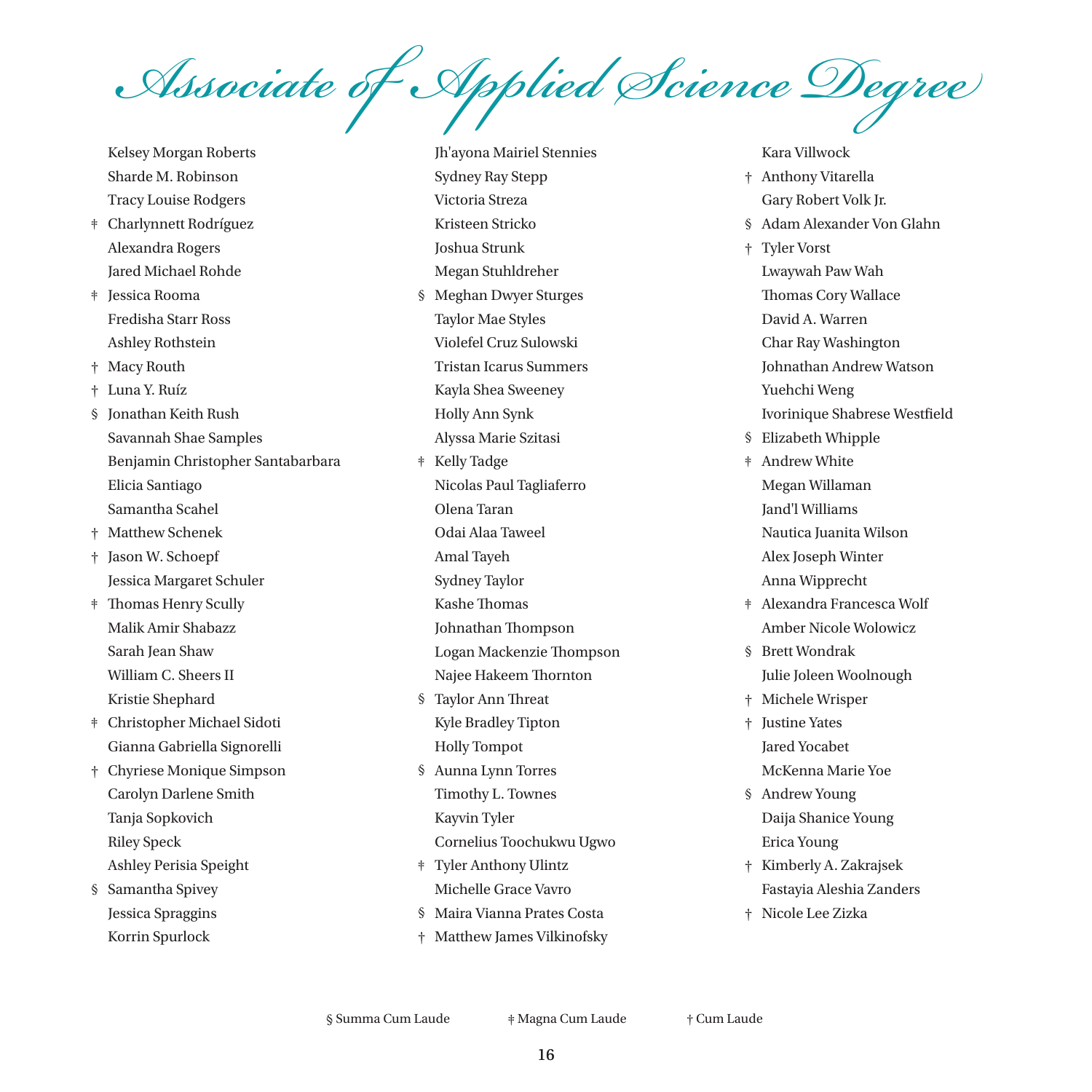*Associate of Technical Studies Degree*

Richard Hudson-Iua Adams Dillon Olav Aslaksen

- ‡ Eric Barbarine
- † Steven Billak
- † Michael Fredick Boey

§ Keith Allen Britton ‡ John Cortnik Jager Engelmann Jesee James Garcia Branden Nicholas Gonzalez

- ‡ Mike Grantonic Jason R. Mayes Joshua Melton
- ‡ Christopher Miller Nina Gabrielle Sparano

*Certificate of Proficiency*

Munaya Abboushi Rafi AbdusSatar Bailey Ables Bedan Acharya Kirk Robert Albin Joseph Michael Albrecht Justin Albrecht Diana Alrameiah Jillian Leigh Apple Frank Austin Veronica Bacci Dustin Baird Cinthia Balbino Alberice Paraizo Mackenzie Rae Ballard Kiara Unique Barfield Kyle Bartko Jason Baskind Kristine A. Basso Jasmine Lois Jean Baxter Marvin Beavers IV Gregory Belice Anthony J. Bencie Olivia Maxine Berus

Dohon Odette Marie Blanche Beugre Daniel Biada Jr. James Andrew Bodine James Michael Boehm Jr. Ashton Borelli Dakota Christopher Braddock Jacquelyn Bradny Samuel Bregar Jonathan Brenizer Gary Lee Brown Matthew Allen Brown Sierra Brown Syeda Mehwish Bukhari Christopher William Burrell Gertrude Bush Nathan Tobias Butler Leisa Campbell Anthony Carome Jenny Castillo Kristin Ciccotti Roxana Cisneros Antoinitte Chonta Clark Joshua Clark

Draven Coe Brenda Colbert Heli Daniel Colmenares Andrew Cooper Cesar D. Cortés Briana Coubrough Quentin Craig Victor Junior Cruz II Aaron Cunningham Catherine Dennard Carlos Josue Díaz Wilfredo Díaz Amanda Dillon Patrick Joseph DiMarco II Cassidy DiSalvo Luke Dischinger Melissa Domann Natasha Marie Dumas Michael Dysert Michael Earley Doris Nneka Egbunike Daniel Eifel Shantasha Ellis

§ Summa Cum Laude ‡ Magna Cum Laude † Cum Laude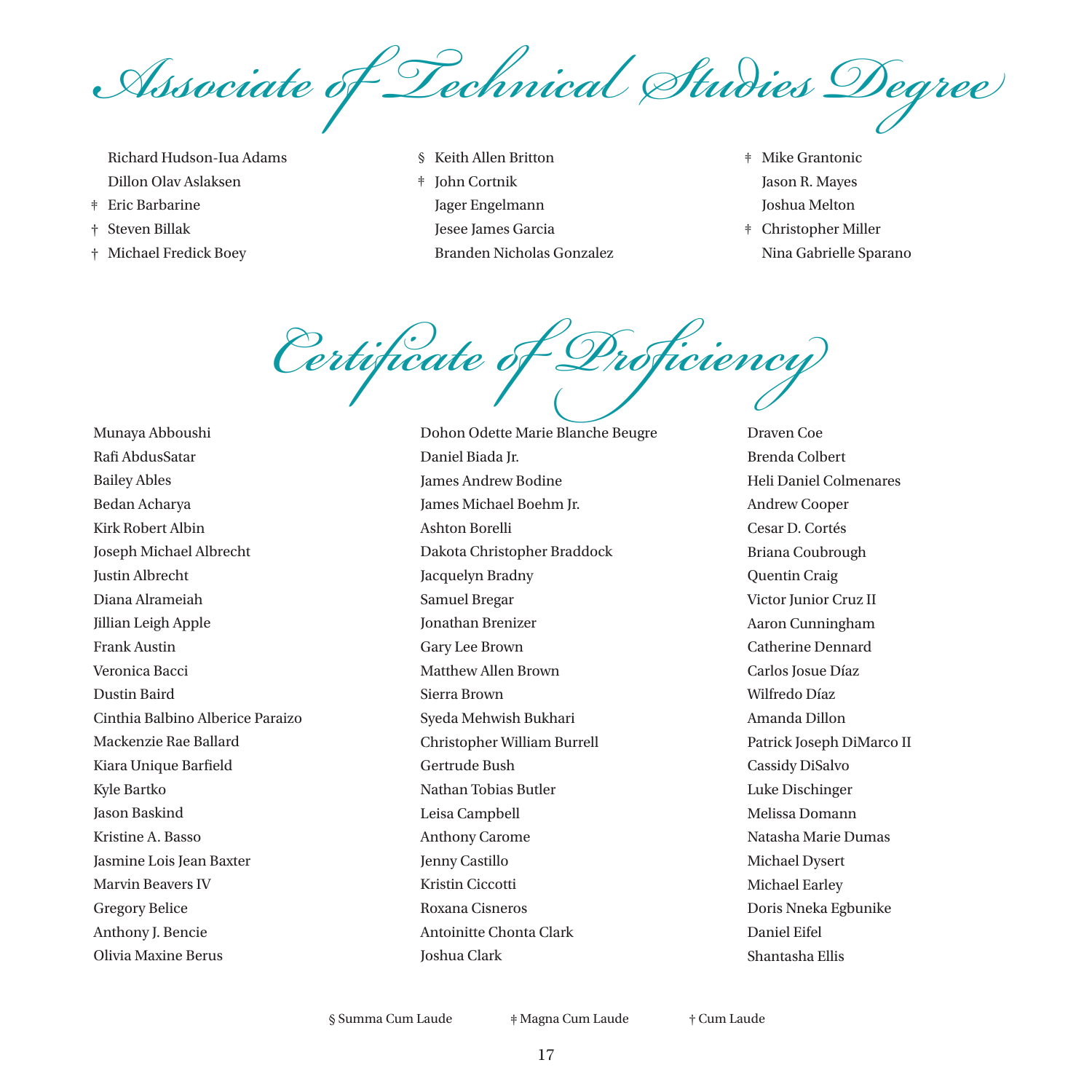*Certificate of Proficiency*

Julia Eremina Joseph Evans Kadeem T. Evans Martina Danielle Fabian Alyssa Lashelle Farley Kimberly A. Fedrick Tiffany Felts Tawalla Fentress Yoko Shantel Ferrell Alexis Miranda Figuero Dolly Lee Flanagan Gina Fletcher Bradley Paul Fowler Sean Fox Stefanie Fox Lauren Freeman Dynis William Frigic Dominick James Frye Danielle Christine Fuldauer Marlayna Elizabeth Fulkerson Aaron Edward Fyock Amari De'Sianay Gainer Ashley Nicole Gaines Eric M. Gaiser Carlos Alberto Galarza Jr. Deisy Liseth Garcia Tohom Michele Elizabeth Garry Austin Van Gatt Alexander Ian Gee Angelique Giavonette-Johnson Mary Gill Adam Goldenberg Vira Goncharenko Luis Alberto González Larresea Goodman

Alexis Graham Alexander Anthony Granata Jasmine Nicole Grays Linda Hahn Denise Renee Hall Ronnie Lee Hamrick II Jack Christopher Hann Jared Trevelin Harger Sierra Monique Harris Chris Bernard Hartman Courtney Grace Hasenstab Robert Hayes Antionette Lee Henry Brooke Nicole Hill Charlotte Hisel Dannie Horton Nicholas Horvath Daniel J. House Faith Ann Hovan Katherine R. Hughes Hubert Hughley Darnella Hunter Matthew Doulas Hurst Jacob James Husik Yana Hutchison Cashmere Jackson John'Asia M. Jackson Maha Jadallah Christopher Jedlicka Elizabeth Kelly Jenkins Abigail Johnson Stephanie L. Johnson Matthew Edward Jokkel Andrew Jones Dorothy Zelipa Jones

Sarah Jones Oksana Jurovaty Andrew Michael Kanczak Daliah Muhanad Kassim Garrett Katschka Joseph D. Kendall Edward B. Kibe Casey King Joseph Kirchenbauer Daniel Koelewyn Thomas Kostal Brian Charles Kovacs Victoria Lynn Kozak Victoria Jane Krock Amanda Josephine LaLonde Victoria LaGuardia Eileen Lake Elizabeth A. Lane Courtney Lang Jaydah Lynice-Dior Lardill Emily Faith Lascko Anthony Latta Kevin Laux Justine Mary Leanza Rebekah Allison LeBrun Brandon Lesniak Olivia Linsky Jonathan David Liogky Gerone Lockhart Tyler Andrew Lofton Damaris López Collin Lucas Michael Quinn Malone Samantha Mancuso Kaitlynn Leigh Mandola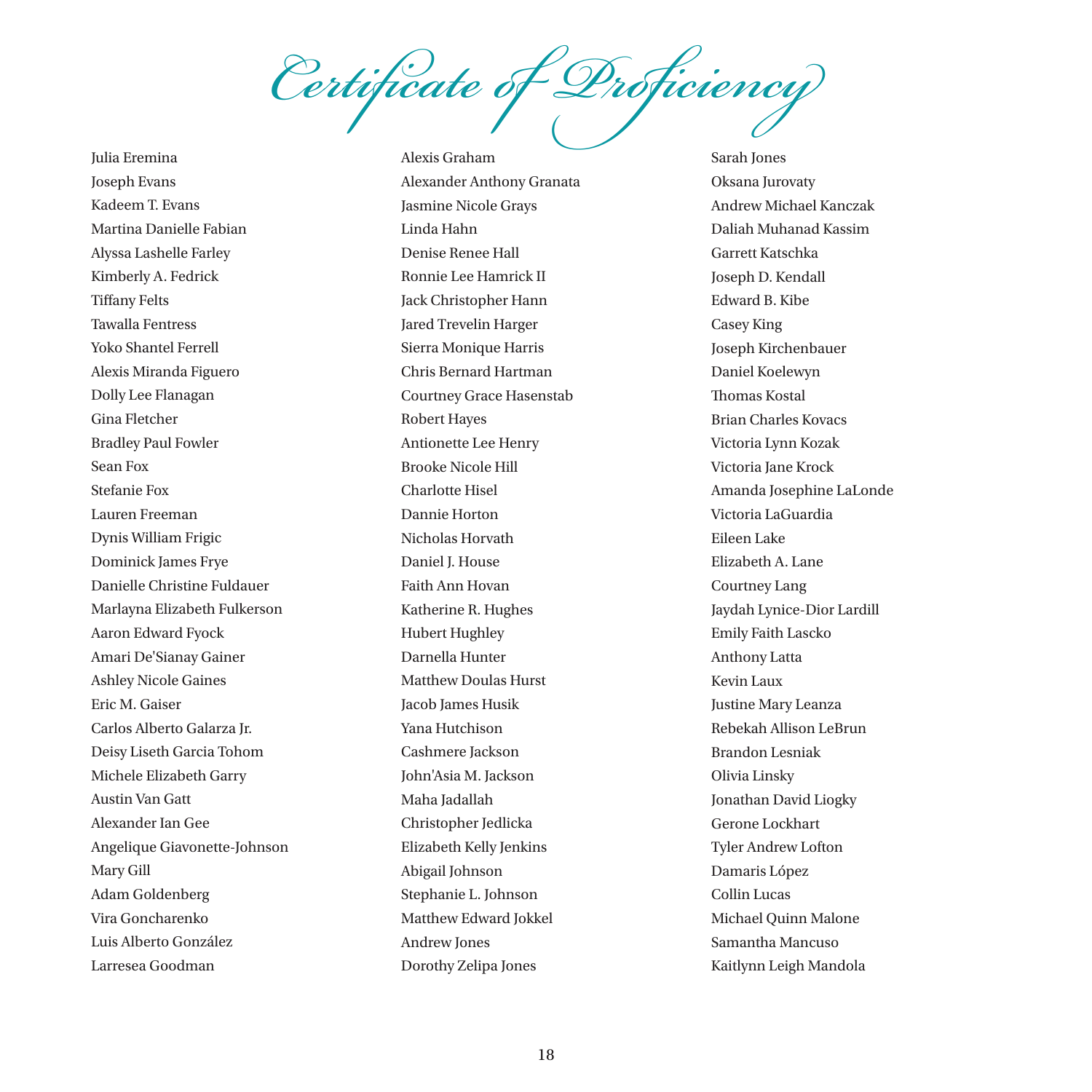*Certificate of Proficiency*

Nastaran Mardaneh Cassandra Tani Martell Scott Anthony Marzano Britney Ray Maslanka Cloie McCarthy Angela McCrory Rayshaun McCurdy Nicholas E. McDaniel Christopher Scott McNall Megan Marie Meese Shanell Mills Micayla Mingus Ashley Misenis Shannon L. Mitchell Hope Elizabeth Mocadlo Kristina Michelle Angle Monasterio Mackenzie Jacqueline Moore Kamilah Moore-El David Allen Moran Derek James Moson Ismail Mousse Samantha L. Mucha Nesreen Najjar Zuzana Namesna Andrew Nathan Dawn Neal Sanaa Nijim Samantha Michelle Nikonov Kennedy O'Hara-Gilbert Jodie L. O'Hearn John William Oleksik Tatiana Osipenko Jeremy Parks

Bhumi Yogesh Patel Juhi Pattani Tracey Marie Patterson Nicholas Patton Tanesha Paul Jonathan Pérez Sheila Periandri Paul Phillips Suzanne Elise Pieta Breonna Pitts Elizabeth Mary Port Nikita Powell Ilona Prajsnar Lydia Rose Rabne Jeff Rath Kyle Blair Ratliff Patrick C. Reardon Mark A. Riegelsberger Dominic Pietro Rigdon Byron Keith Roberts Tiffany Roberts Lindsey Ross Augustin William Ruggiero Daniel James Samsel Rajpreet K. Sangha Yanira Santiago Ben Rolland Schaller Elizabeth Anne Schmidt Nelida Serrano Kim Shelton Lauren Sherman Melissa Amit Shuck Traci Simmons

LaJour M. Sims Tony Smith Jr. Nichole Lee Smolik Brian Earl Spalty Daniela Sretenovic Alexandra Stanley Jason Stenroos Hamed Suleiman Tyrone Marte' Sullivan Sr. Rayyanuddin Syed Zyanya S. Torres Bethany Leeann Toth Timothy L. Townes P'Jae Joyce Trapp Stefanie Ann Treer Edward L. Triebsch II Brian Umerley Madysen Rebecca Valentine Mary Vargas Andrew Ferenc Vargo Marcos Villanueva Jr. Adam Alexander Von Glahn Melanie Wade Evan S. Wetherwax Elizabeth Whipple Allysa Joan Wiesler Jenee Williams Kira Wilson Alex Joseph Winter Liliana Romanivna Yarosh Delano Cheuk-Sing Yeung Andrew Young Samantha Kathryn Zamarripa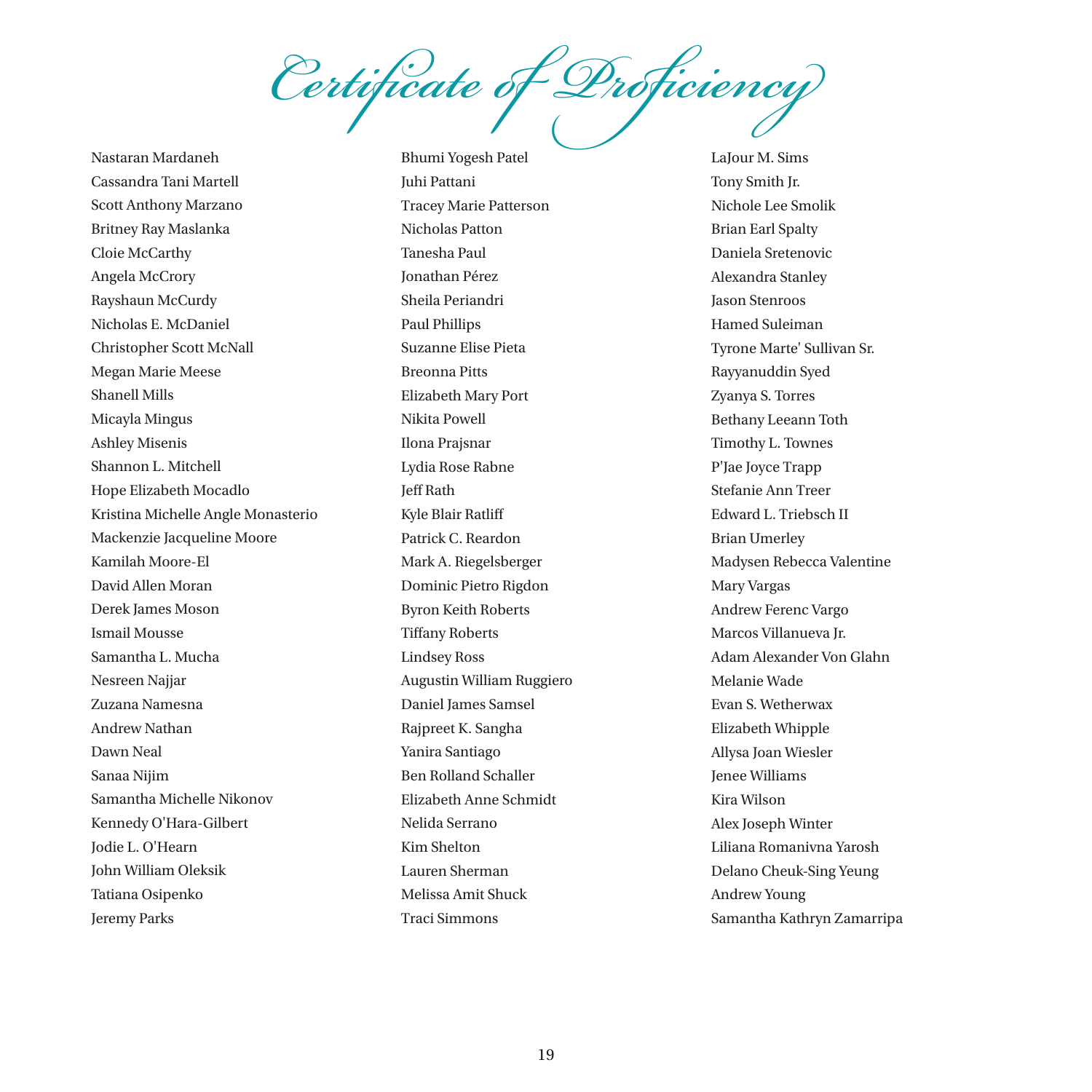*Post-Degree Professional Certificate*

Syed Ali Abbas Madyson Layelle Al-Ghaben Ahmed N. Almukhtar Asia M. Anderson Cynthia Agbor Baiye Kimberley Ball Patrick Barrett Turner Bell Joe Bellini Christopher Hogan Boker Salahudeen Brooks Matthew Ryan Brown Kisha Marie Butler David Johnpatrick Byrne Regine Sherrice Campbell Aaron Carney Rachel Ciminello Shannon Clark Anthony John Crozier Nicholas Vincent D'Andrea Joshua Daum Casey Davidson Kaylah Deshay Deloach Kanu Dev Ryan Andrew Dunphy John David Erjavec Hortensia Raluca Filip Dorrell Fleets Raven Symone Furr Melissa Gajewski Anthony Patrick Gallagher Liya Gebreyohans Paul Andrew Gigliotti Mark Allen Gillette Patrice Grannum

Herschel Greenspan Jennifer Rose Gumbish Ryan Daniel Halter Robert Charles Hillenbrand III Alejandro Hofmann Afroza Hoque Casey Philip Horowitz Jamin Loren Hostetler Michael Hunter Aaleeyah Dominique Ivy Ta'Doshya Jackson Lyanette Zujey Jobson Beverlee Joyce Johnson Christopher Johnson Sierra Kamps Kevin George Karosy Ryan Kendrick Elijah G. King Mariah Mae Zappa Klenovich Jane Kopy Ange Marie-Marcelle Kouakou Caleb Kenneth Kremer Jernella Linton Gerone Lockhart Tim Long Grace Margaret Lyons Julia Majkowski Rohit Malik Harrison David Matthews Stacey Paulette McClanahan Patrick Thomas Metsch Karen Lynn Miller John Mizell Kevin Mizway Kevin Moehring

Andrew Louis Muller Amanda Mustata Trevor Myer Jr. Eleasar Arne Nignan Eric Noonan Pacifique Ntahurunga Chris Don Nuwe Christian Orr Krishna Rajendra Patel Lopa Patel Roma Patel Suhani Patel Tanesha Paul Nina Payne Maeli Pereira Lima Amy Popik Robert Shawne Pratt John George Radvansky III Nathan Rehmer George Thomas Richard Jr. Yanira Santiago Daniel Satnic Cheryl Scacheri Spencer Alan Schlott Daron Antonio Micheal Seals April Gaia Sellman Farid Sharifi Roland Lamar Shorter Brandon Charles Simak Jasraj Paul Singh Joseph Slattery David Christopher Smith Andrew A. Sokolich Ping Song Greg Spitzig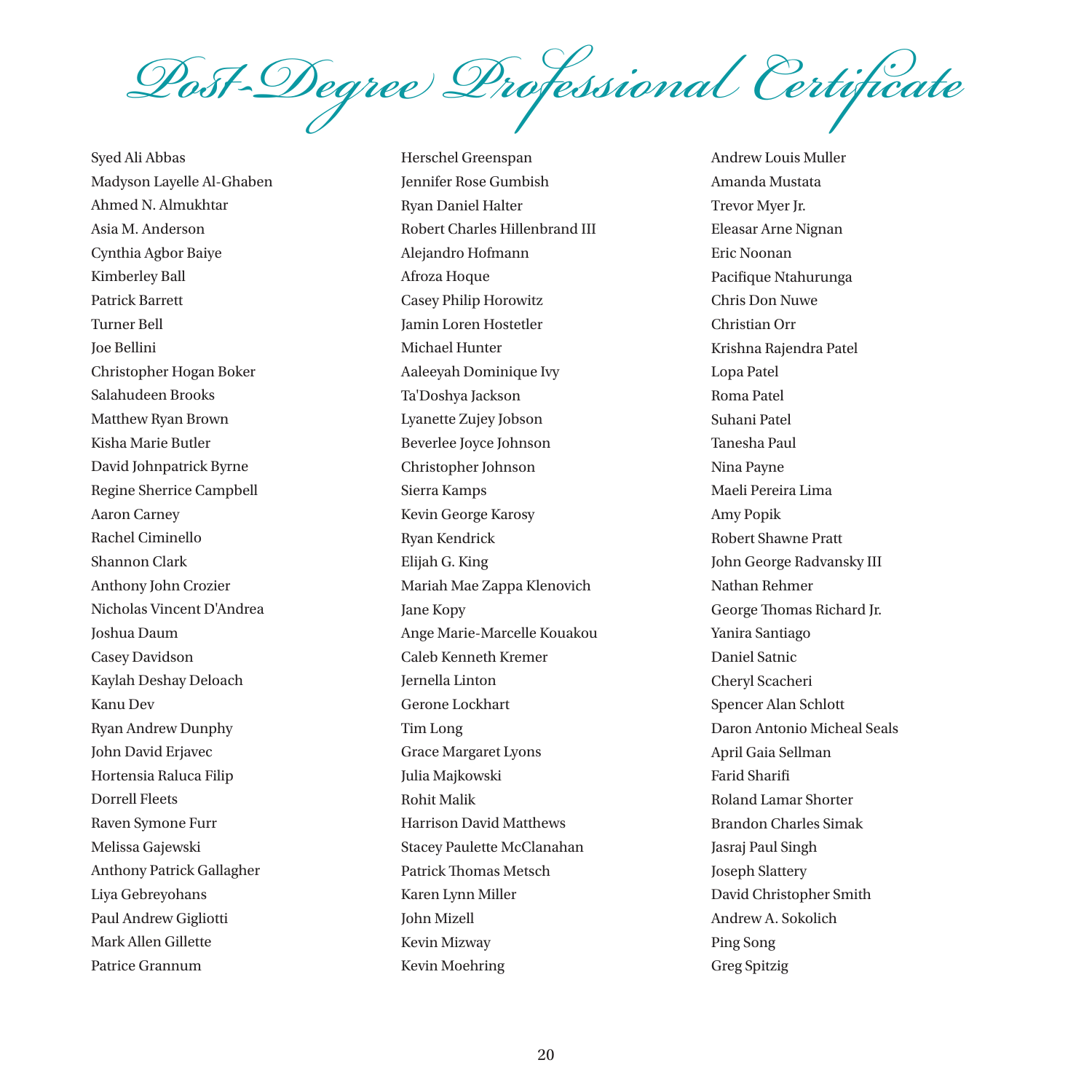*Post-Degree Professional Certificate*

John Paul Stout Katie Stupka Erica Sulenski Sabiha Sultana Jayna Alyse Syphard Weiwei Tao Brian Tesch

Kathleen A. Thompson Maria Paula Torres Herrera Allison Lynn Trice Brady Owen Valentine James Michael Vigilante Vitaliy Vuychych Kristen Werden

Devin K. Wilhelmy Kristina K. Wilson William Randall Wilson Megan Elizabeth Workman Zifeng Yuan Rod S. Ziemski Worod Zik

*Short-Term Certificate*

Maysoon Abdelhaq Mohammed Bassam Abdullah Rafi AbdusSatar Murshed Abuzahrieh Jenna Nicole Agresta Kelley Albright Saadallah Ally Mays Almukhtar Rim Ibrahim Alsifi Lauren Nicole Anderson Matthew Alessandro Arellano Melissa Arellano Eboseluimhen Matthew Arheghan Linda Augustine Frank Austin Ashley Marie Bania Magdalena Baran Jacob Bradley Bell Turner Bell Joe Bellini Ledian Bendaj Alisha Constance Beningo

Jacques Alexandre Berenger Carly Marie Bevacqua David Bianchini James Andrew Bodine Christopher Hogan Boker Jonathan Bouchahine Dakota Christopher Braddock Vincent Lowell Briley Matthew Ryan Brown Melissa Buchholz Elyann Noemi Burgos Nathan Tobias Butler Mason Patrick Carmichael Megan Carruth Iesha Regina Carson Keyvette Chandler Austin Clutter Heli Daniel Colmenares Steven Michael Conti Markus Shane Costo Jack Mills Cotton Quentin Craig

Shaun Antanette Cummings Jillian Noel Dalton Nicholas David Dalton Matthew Louis Daurelio Mateus David Casey Davidson Jessie Davis Valdete Deliallisi Olivia Grace Deptowicz Senada Dervisevic Traci Lynne Dickerson Aden James Dixon Zorin Dmytro Jack Anthony Dorsky Melissa Dunlap Ryan Andrew Dunphy Cesar Antonio Echeverría Jr. Heather Esarey Brenda Eugene Louis Philip Eyerman Marissa Fabrizi Stephen Janos Farkas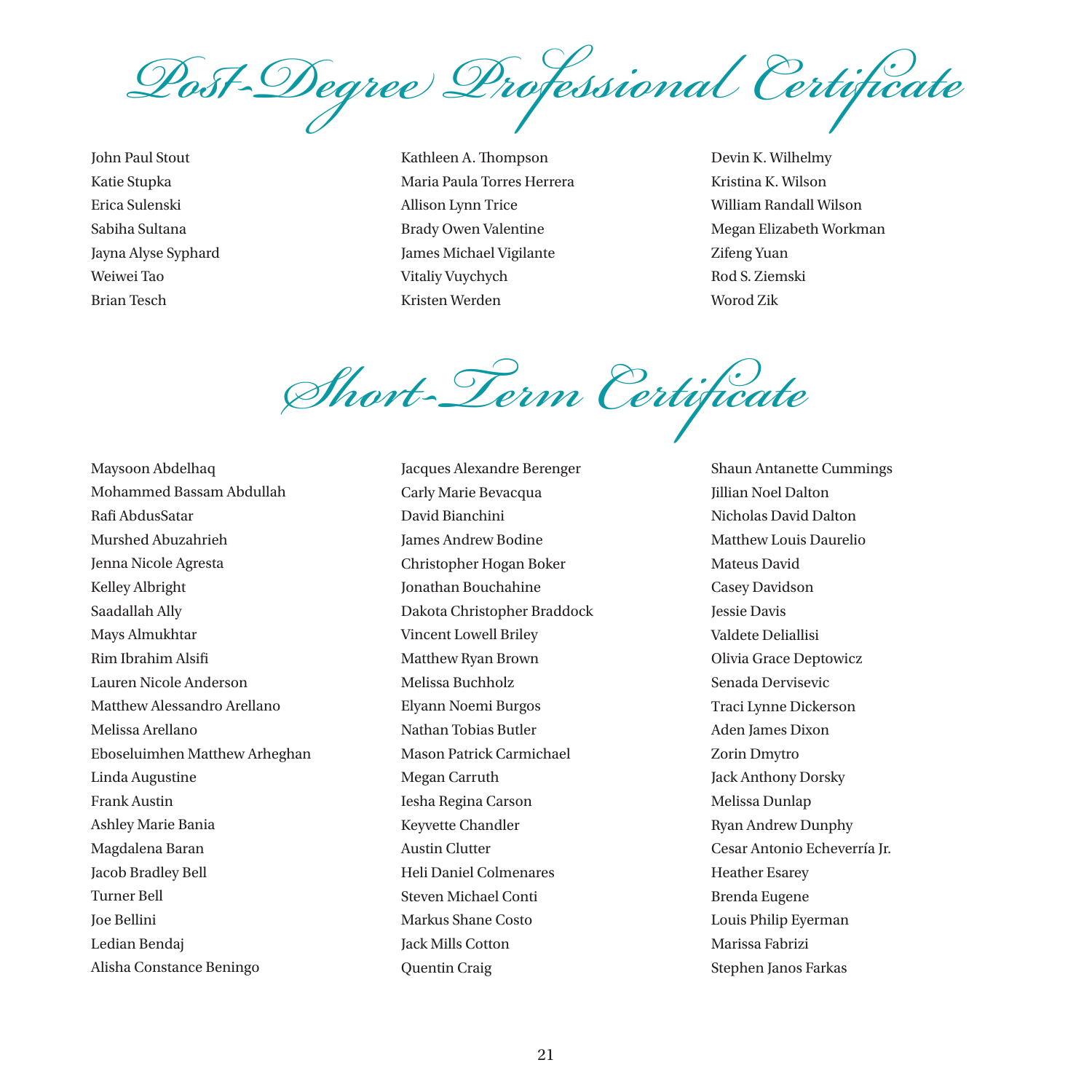*Short-Term Certificate*

Anthony John Favazzo Tiffany Felts Chanelle Fields Madison Lynn Fisher Dorrell Fleets Clay Guilford Foster Stefanie Fox Anthony Patrick Gallagher Deisy Liseth García Tohom Austin Van Gatt Alexander Thomas Gavel Liya Gebreyohans Alexander Ian Gee Evan Michael Gervace Daniel Andrew Giebner Mark Allen Gillette Dylan Gómez Na'Jee Gosha Danielle M. Gray Jerrod Arch Green Joshua James Grimes Branden Gunderloy Thomas Earl Hall Jr. Ryan Daniel Halter Jaqua Yuri Hambrick Morgan Hamker Randell Victoria Hampton Amy Hanna Dawn Hargett Nate Harkleroad Chris Bernard Hartman Dena Leigh Harwood Karla Michelle Havergne Tiearra Hayes Amanda Marie Healy

Corey James Hedrick Danelie Hefer Matthew Helsel John Henderson Kelcey Paige Henrikson Dwana Hopkins Lanessa Howard Michael Hunter Benjamin Adam Huston Aaleeyah Dominique Ivy Sawsan Sami Jaber Laura J. Jackson Rodney Robert Jackson Jr. Erik Janotka Joshua Michael Jelinek Carla Florica Johnson Christopher Johnson Alecia Kinsey Jones Darron Everett Jones Sr. Dorothy Zelipa Jones Jalysa Jordan Connor James Kahl Kayla Kalemba Angela Kane Iana Kapina Dylan Michael Keba Caleb Daniel Keck Garrett Brian Kellogg Ryan Kendrick William Vincent Kensicki Cameron Vincent Keys Madison Kilbane Elijah G. King Joseph Kirchenbauer Dariah Kirksey

Michael Allen Kline Aidan Joseph Kocab Lisa Koepf Jane Kopy Sarah Marie Kowalsky Logan Krajzel Denise Lynn Krauss Caleb Kenneth Kremer Jacqueline Kay Krych Robin Sherry Lacy-Dillard Bernard Leary Lagman Jr. Ryan Lamatrice Emily Faith Lascko Cameron Michael Lashock Olivia Mae Lee Brandon Lesniak Steven Anthony Levand Bridjetta Levison Marcus Lewis Jorden Evertinn Liebenguth Jonathan David Liogky Zadok M. Little Tyler Andrew Lofton Tim Long Austin Lee Luke Mechelle Lynn Mack Julia Majkowski Emily May Kevin Thomas Mayle Kyaja McArthur Daniel Charles McCallister Nathan James McIntyre Jessica Lynn McKenna Monique McKinney Laklisha McMichael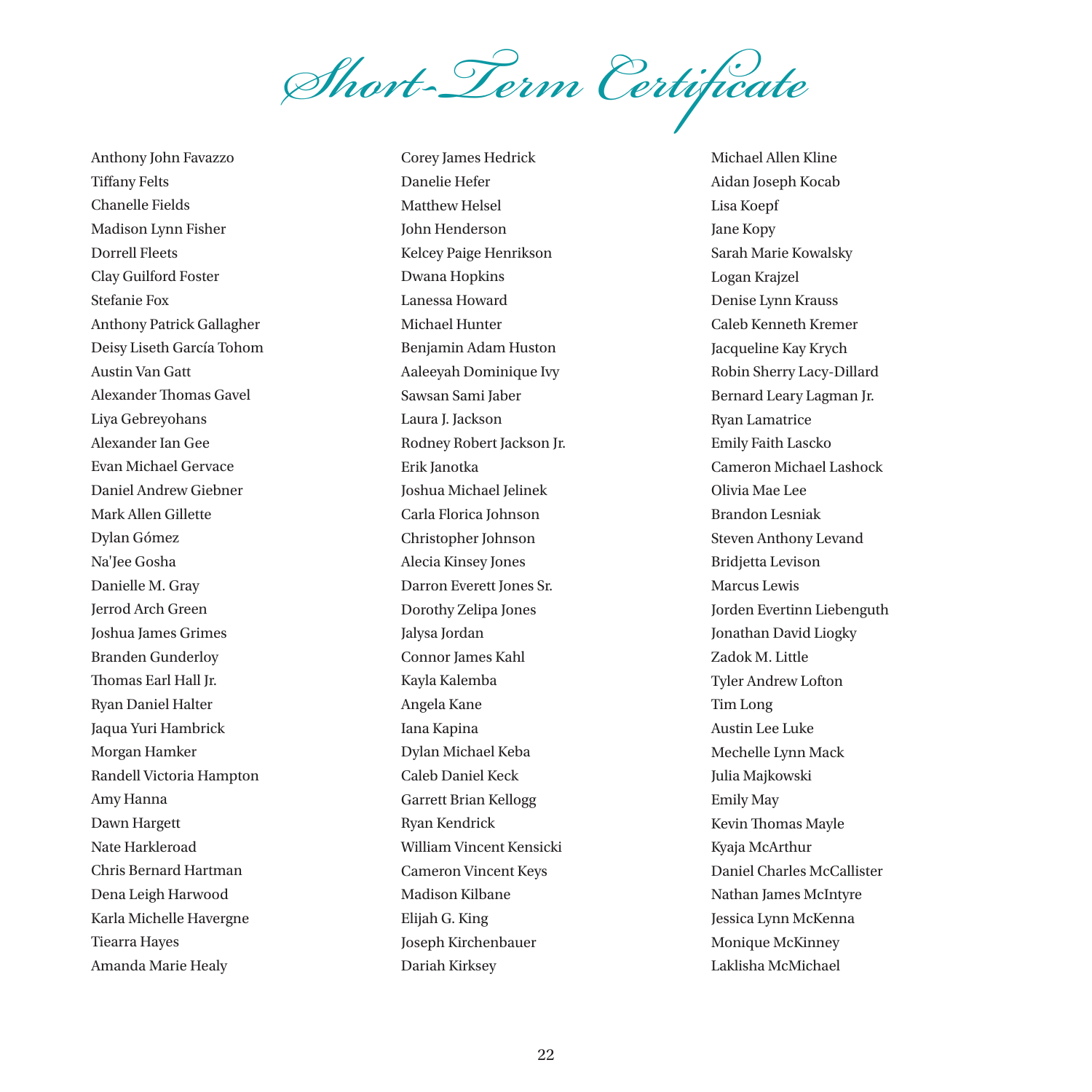*Short-Term Certificate*

Javonna Nicole McWilliams Brett Anthony Midea Angelac M. Miller Mackenzie Miller Charlotte Lynn Minear Kevin Mizway Aaron Thomas Mohr Christine Virginia Moore Maureen Elizabeth Moore Marlyn Morales-Colón Jeff Mortensen Ronald A. Moss Jorden Taylor Motley Robert Moyers Kenneth Muellauer Rick Mulhern Trevor Myer Jr. Nicholas Christian Nemet Kathleen Nickol Larry Na Noble Eric Noonan Alyssa Lynn Norris Jacob William Novak Pacifique Ntahurunga Stellson Omobude Alejandro Ornelas Michelbi Ouellet Alyssa May Paessler Robert L. Painter Jr. Kristina Josephine Parks Roma Patel Ryan James Pavlas Randy Alan Pavlik Nina Payne Tyler James Peer

Nathaniel Peña Melissa Penvose Jocelyn Autrice Perkins Kaitlynd Perryman Danielle R. Pettus Darcie Pfleger Lesli Phillips Julia Pilla Gianna Marie Polenske Adam Puinno Christopher Gabriel Quiñones Michael Joseph Redmond Martin Rehor Lisa Rivera Savana Lee Rivera Georgio George Rizek Meeso Caponi Ro Marina Roberts Tracy Louise Rodgers Jason Michael Rosier Neyvalis Sáez Marial Ysolise Santiago Jed Dela Torre Santo Domingo Nicholas Ryan Sasser Matthew Schenek Justin David Schiliro Akiva Schiowitz Spencer Alan Schlott Samantha Shaffer Shri Kalpesh Shah Lauren Sherman Lucy A. Shevchenko Roland Lamar Shorter Kevin Christopher Shugrue Kirstin Siebert

Steven Dominic Silvestro Tate Jospeh Skelly Joseph Slattery Diane Smith David L. Smith Jr. Alexandra Soltis Ping Song Riley Speck Gregory Spitzig Tishshaneil Steele Elizabeth Jill Steiger Heather Elizabeth Stewart Tamara Stojanovic Tyrone Marte' Sullivan Sr. Weiwei Tao Brian Tesch Stephen Darrell Thomas Kristyn Ashley Thompson Amanda Nichole Thornton Samantha Ann Topola Vy Thanh Tran Jeremiah David Trevino Edward L. Triebsch II Matthew James Ulsenheimer Brian Umerley Brendon Michael Van Flandern Chelsea VanderPol Andrew Ferenc Vargo James Michael Vigilante Matthew James Vilkinofsky Kaitlin Virant Vitaliy Vuychych Marcos Walker Monica Lynn Waller Jacob Weingart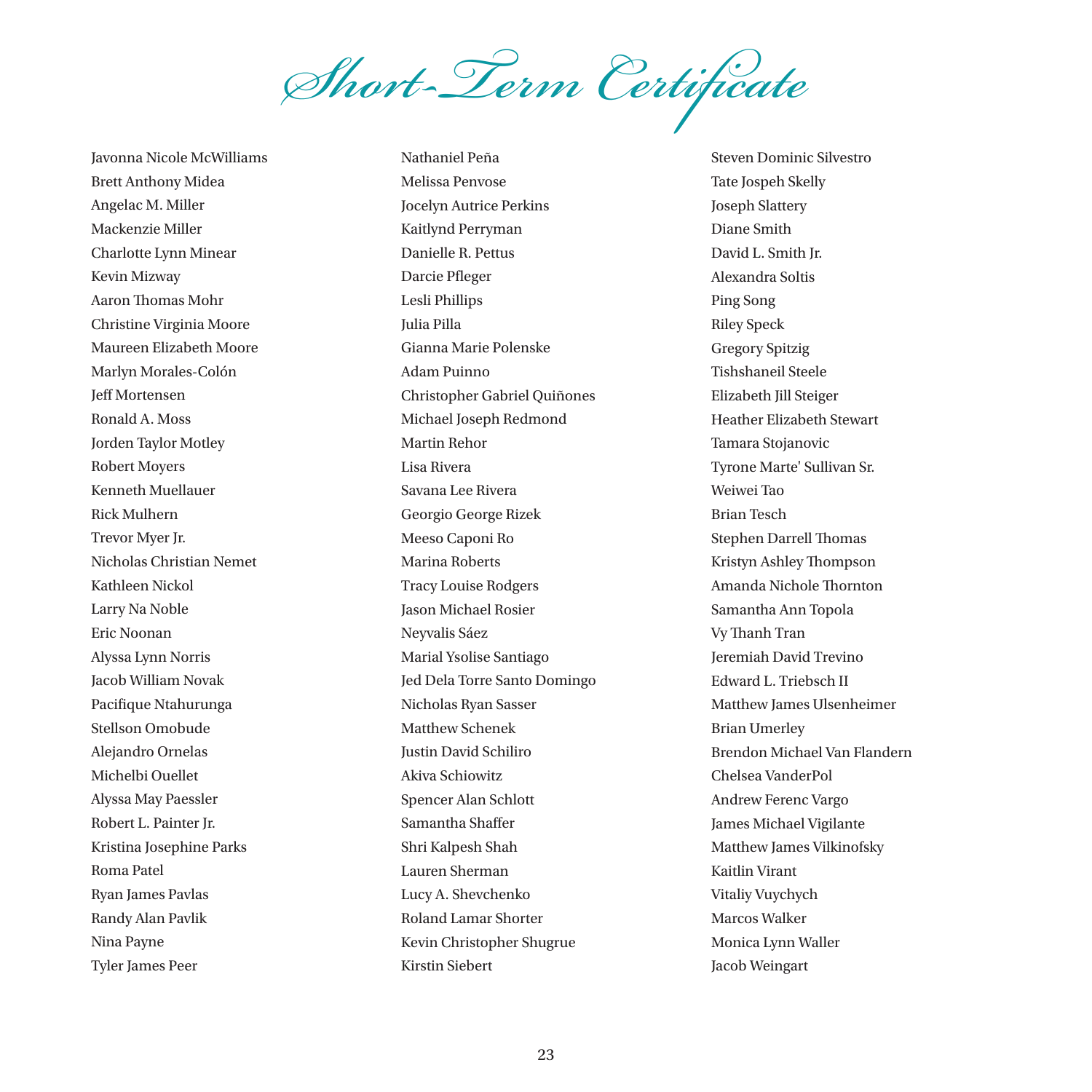*Short-Term Certificate*

Amber Marie Weir Andrew White Alexa Lorraine Whitlock Charles James Williams Jr. Kristina K. Wilson Leonard Rodrick Wimbley Crystal Wood Michele Wrisper Andrew Young Yakira Shoshanah Young Zifeng Yuan Kimberly A. Zakrajsek

Rod S. Ziemski Worod Zik Joseph Elliot Zimmerman Jay Zupancic

*Phi Theta Kappa Graduates*

Saidah Nijah Adeyemi Rawad Al Zahabi Madyson Layelle Al-Ghaben Aya Marwan Allaham Ahmed N. Almukhtar Mahdi M. M. Alsalhi Neil Ammons Dania Abdelsalam Amra Jazzmin Anderson Emily Mary Antal Amanda M. Arth Reem Adel Atyeh Annatta Baltrunas Aminata Bamba Amber Ann Barbeck Jaylen Aubrey Bellar Amber Bennett Anita Bennett Carly Marie Bevacqua Breanna Blachowski James Andrew Bodine James Michael Boehm Jr.

Hailey Borchardt Michael Borchardt Esmeralda Brahaj Vincent Lowell Briley Irina Brinza

- \* Delaney Smith Brown Gerhard Michael Budaker Syeda Mehwish Bukhari Fatimah Busari Tina Bushi Jacob Buttriss
- **Edith Cabrera** Brandi Camarda Leisa Campbell Megan Carruth Jenny Castillo Katherine Chahrouri Maleny Cintrón Savannah Cogley Quentin Craig Anthony John Crozier

Diab Amjad Dar-Issa

Mateus David Ashley Nicole Davis Olivia Grace Deptowicz Matthew W. Dew Justin Peeler Dickerson Zoryana Didukh Amanda Dillon Cassidy DiSalvo Nicholas Joseph Dowling Aneta B. Ducu-Mullins Doris Nneka Egbunike Daniel Eifel Luke Vincent Ewelt Tawalla Fentress Virginia Field Alexis Finn Madison Lynn Fisher Tessa Nicole Francis Marlayna Elizabeth Fulkerson Ashley Nicole Gaines August Joseph Gallucci Deisy Liseth García Tohom

\* Honors Program Graduate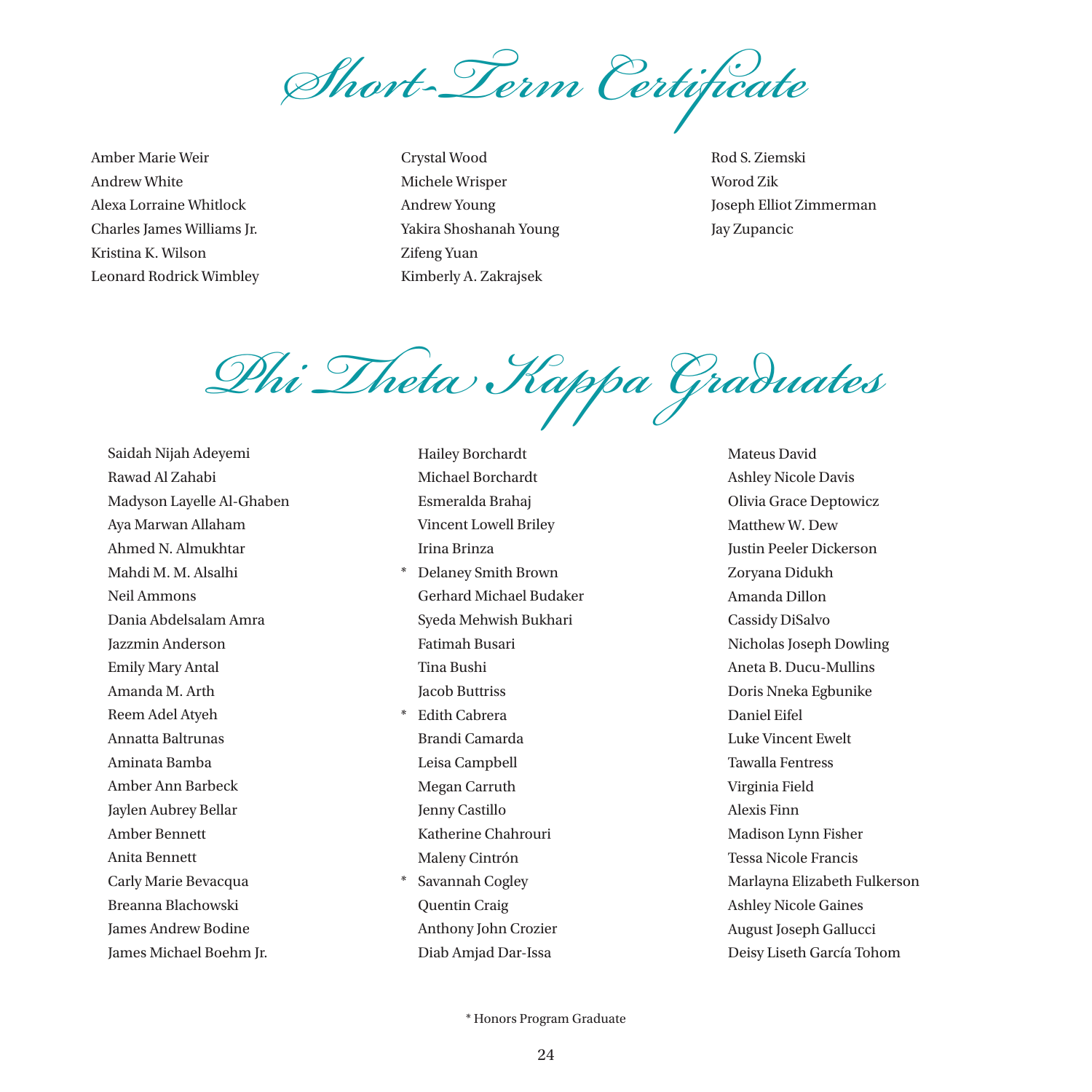*Phi Theta Kappa Graduates*

Flavia García de Oliveira Bradley Gillingham Amanda Faith Glatzer Luis Armando González Villasmil Logan Troy Graham Lillian Greene Jennifer Rose Gumbish Ryan Daniel Halter Hannah Harlan Haley Alexandra Harper Karla Michelle Havergne Aaron Hayes Brittany Ann Holloway Joseph Edward Holt Nadia Destiny Hoon Samantha Marie Hujer Arsia Hurt Son Huynh Emily Rose Hyland Alex Istenes Aaleeyah Dominique Ivy Amber Rose Jahoda-Vanek Alecia Renee Jenkins Matthew Edward Jokkel Alea Jones Jeremy Jones Oksana Jurovaty Cheyenna Marie Just Priscilla Kafrouny Nina Nangbo Kanate Epse Toure Kevin George Karosy Daliah Muhanad Kassim Gurneet Kaur Juliana Kenig Alexandria Key

Faith Donice Kilgo Elijah G. King Elisabeth Marie Kinnaird Amy Marie Klooz Olivia Paige Konschak Yasmeen Kwan James Issac Lader Rebekah Allison LeBrun Zion Albert Lewis Taylor Madison Lucas Daniel E. Lyutfalibekov Brendan Daniel Madden Julia Majkowski Michelle Lynne Malick Mary Ann Marconi Natalie Mareno Yoha Marinez Jiménez Ramir Leliah Martin Caitlin Mason Anastasija Matic Kelly McBride Stacey Paulette McClanahan Elena Rose McDonald Javonna Nicole McWilliams Yulia Merzlova Karen Lynn Miller Benjamin Paul Mitchell Leah Christine Mlinarcik Mary Ewokolo Molua Samantha L. Mucha Peyton Musgrave Nesreen Najjar Zuzana Namesna Dawn Neal

Kennedy O'Hara-Gilbert Bridget Bolanle Opadokun Rayan Othman Lauren Marie Palivoda Catherine Elizabeth Parchem Nina Payne Nathaniel Peña Maeli Pereira Lima Kaitlynd Perryman Aaron James Pickering Vincent Nicholas Piro Elizabeth Mary Port \* Svetlana Post Nikita Powell Ilona Prajsnar Ava Preston Michael Anthony Progar Kateryna Prysiazhniuk Lydia Rose Rabne \* Paige Embree Ray Heather L. Richard George Thomas Richard Jr. Zachary Bryce Riggin Renisha Ren'ee Robinson \* John Rodríguez Destiny Roginsky Jessica Rooma Larissa Anne Ross Macy Routh Jessica Ruccio Joudi Saadeh Afshan Said Jed Dela Torre Santo Domingo Antoinette Marie Sargent Anna Teresa Satow

 $*$  Honors Program Graduate

Eleasar Arne Nignan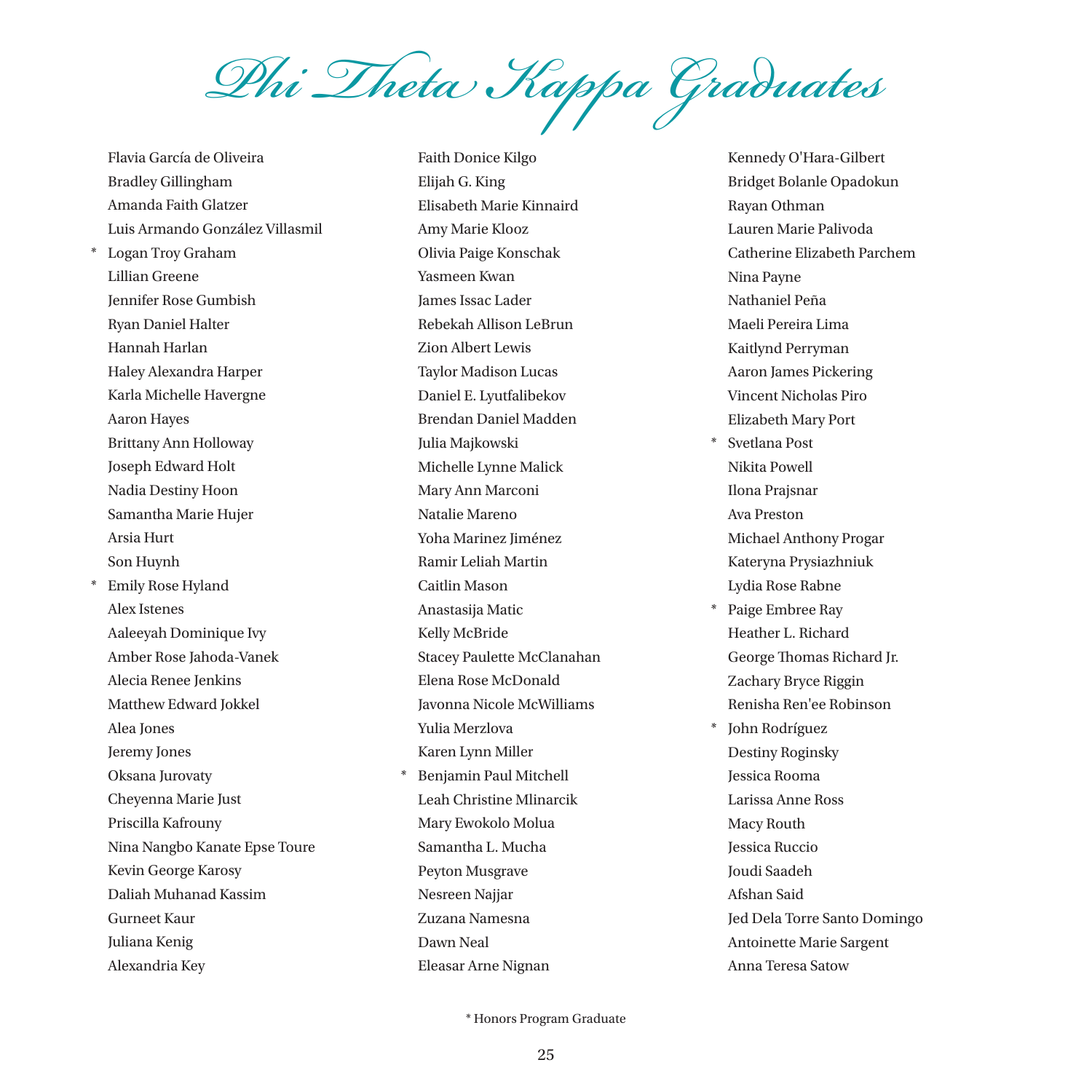

Raegan Kaye Saxton Lisa Scacco Vanessa Schlaufman Jason W. Schoepf April Gaia Sellman Fiona Clare Senft Lucy A. Shevchenko Ahmad Shibli Roland Lamar Shorter Christopher Michael Sidoti Chyriese Monique Simpson Joshua Strunk Kayela Jane Swansiger Kelly Tadge Kate Taseff Ayat Asad Tawil Malak Sherif Tayel Brian Tesch Iyaelah Thompson Taylor Ann Threat \* Veyda Grace Timura

Rachel Kathleen Tirpak Joel M. Tobia Aunna Lynn Torres Maria Paula Torres Herrera Chanthy C. Tsakon Cornelius Toochukwu Ugwo Fatih Emre Uysal Lanaya Van Tilburg Maira Vianna Prates Costa Jessica Vinson Francieli Vogel Brooke Wallace Minghuang Wang Nikkole Watson Jesse Waxman Amber Marie Weir Andrew White Alexa Lorraine Whitlock Stephanie Wilhelm Devin K. Wilhelmy Sarah Jolene Wilkinson

Charles James Williams Jr. Kristina K. Wilson Leonard Rodrick Wimbley Crystal Wood Denise Willow Megan Elizabeth Workman Michele Wrisper Olivia Grace Wulff Andrew Young Yakira Shoshanah Young Zifeng Yuan Kimberly A. Zakrajsek Yuliza Grace Zielinski Rod S. Ziemski Worod Zik Joseph Elliot Zimmerman Nicole Lee Zizka Jay Zupancic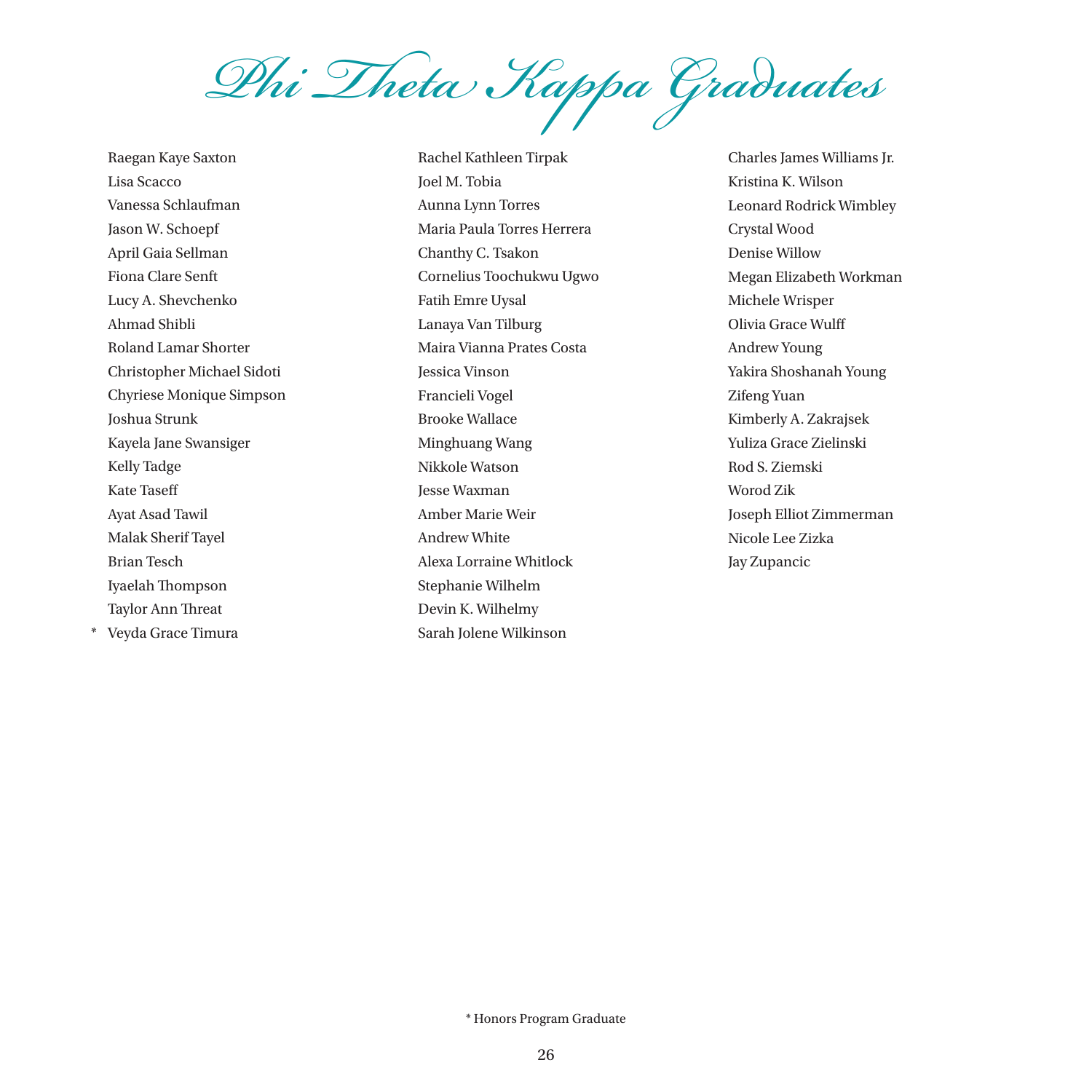*Jack, Joseph and Morton Mandel Scholars Academy Graduates*

Gwendolyn Baker Annatta Baltrunas Aminata Bamba Brenda Bermudez \* Delaney Smith Brown Fatimah Busari \* Edith Cabrera Mariah Crawford Zoryana Didukh Morgan Delaney Alexis Finn Bradley Gillingham Luis Gonzalez Villasmil Aaron Hayes Jessica Hogan Michael Hunter \* Emily Hyland

Destiny Jackson Amber Jahoda-Vanek Alexis Januszewski Priscilla Kafrouny Gurneet Kaur Marcus Keene Edward Kibe Michelle Malick Phillip Marshall Ramir Martin Caitlin Mason Tanya Medrano Benjamin Mitchell Peyton Musgrave Chukwudalu Okafor Christopher Oley Brianna Opheim

\* Paige Embree Ray Chloe Royak Jessica Ruccio Antoinette Sargent Adena Sasson Joseph Slattery Michael Staats Aunna Torres Cornelius Ugwo Kelly Vaught Francieli Vogel Kevin Wieder Sarah Wilkinson Kimberly Zakrajsek

 $*$  Honors Program Graduate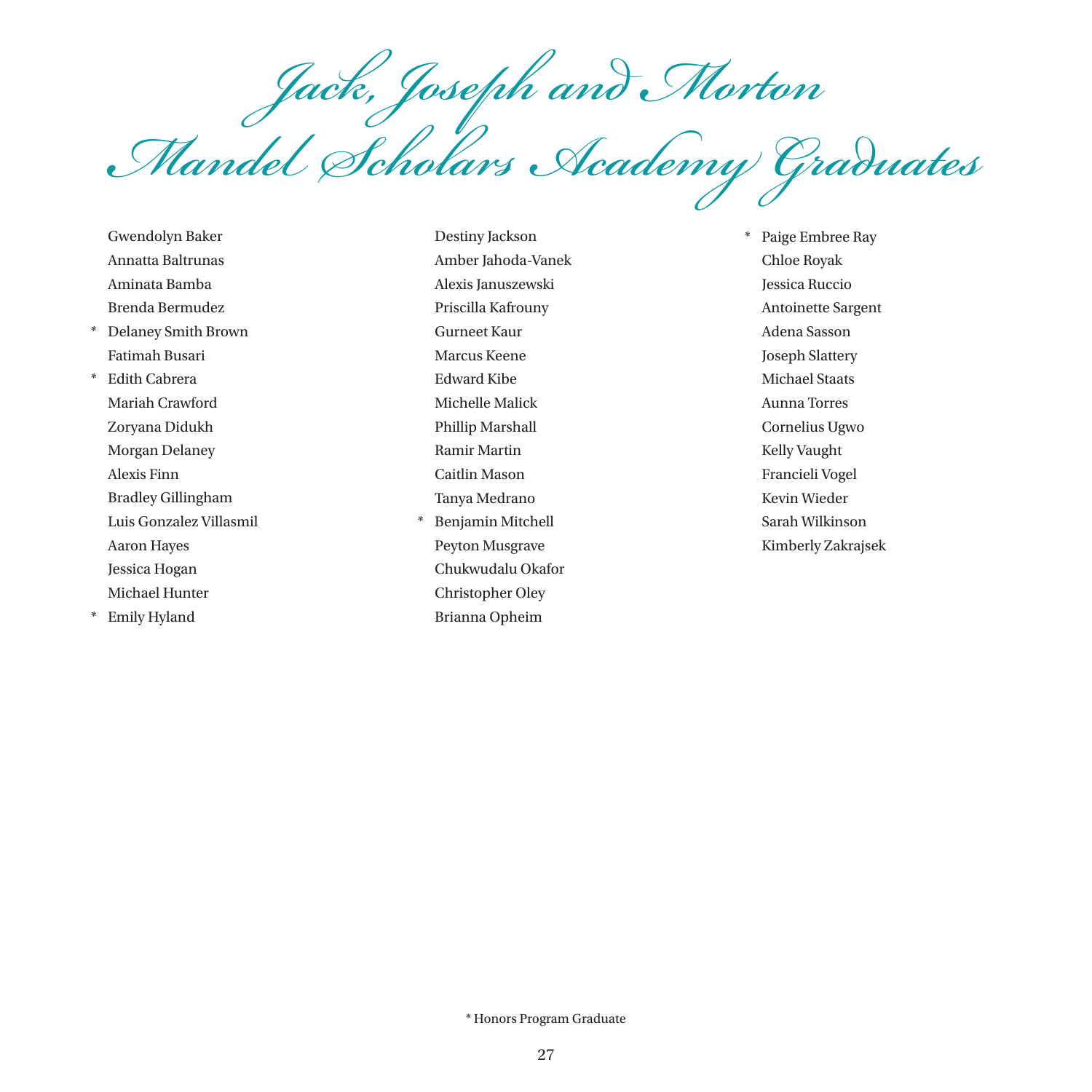*College Administration*

# *Board of Trustees*

Helen Forbes Fields, Chair Ann M. Frangos, Vice Chair J. David Heller

The Rev. Cory C. Jenkins Phoebe Lee Geralyn M. Presti

Andrew E. Randall Victor A. Ruiz Ted Tywang

### *President's Cabinet*

Alex Johnson, Ph.D. President

William H. Gary Sr. Executive Vice President Workforce, Community and Economic Development Division

David Kuntz, CPA Executive Vice President/Treasurer Administration and Finance

Karen Miller, Ph.D. Provost and Executive Vice President Access, Learning and Success

Todd Kitchen, Ed.D. President, Eastern Campus

Denise McCory, Ed.D. President, Metropolitan Campus Janice Taylor Heard, Ph.D. Interim President, Westshore Campus

Lisa Williams, Ph.D. President, Western Campus

Jenny Febbo Vice President, Integrated Communications

Ronna McNair Chief of Staff/Executive Assistant to the President

Megan O'Bryan Vice President, Development and President, Tri-C Foundation Claire Rosacco Vice President, Government Affairs and Community Outreach

Renee Tramble Richard, J.D. Vice President, Legal Services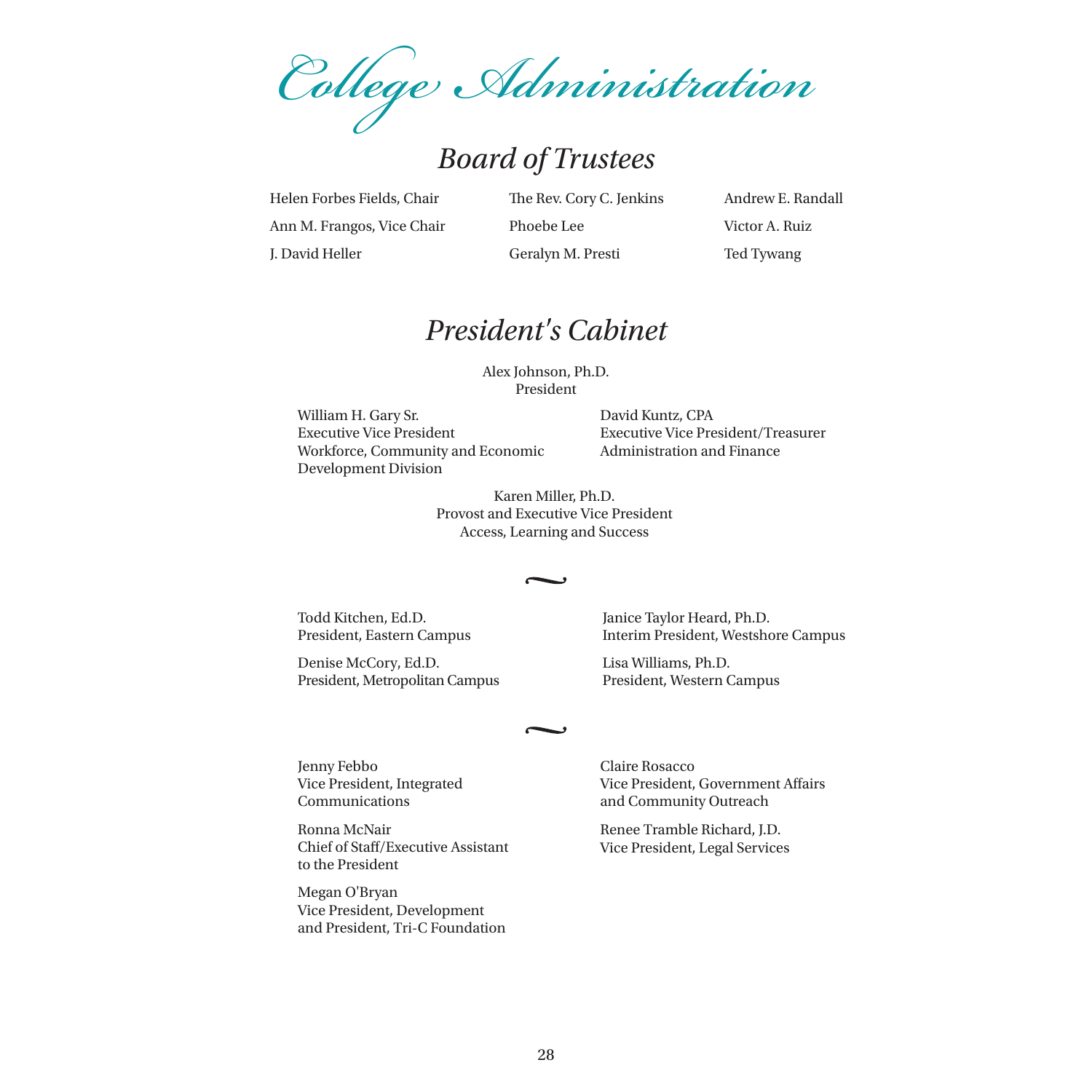*College Administration*

*Deans*

Wendy Batch-Wilson, DNP, RN Nursing Center of Excellence Collegewide

G. Paul Cox, Ph.D. Creative Arts Center of Excellence Collegewide

William Cunion, Ph.D. Academic Affairs Eastern Campus

Abigail Dohanos Academic Affairs Western Campus (Interim)

Timothy Dorsey, Ph.D. Student Affairs Western Campus

Felisa Eafford, Ph.D. Student Affairs Eastern Campus

Miria Batig Health Careers Western Campus

Radiah Blanton, Ed.D. Liberal Arts Western Campus

Ormond Brathwaite, Ph.D. STEM Western Campus

Courtney Clarke, Ed.D. Social Sciences Western Campus

Ann Conrad Business, Math and Technology Eastern Campus

Talisha Cottingham, DNP, RN Nursing Center of Excellence Collegewide

Charles Dull, Ph.D. Information Technology Center of Excellence Collegewide

#### Ralonda Ellis-Hill Student Affairs Metropolitan Campus

Chief Clayton Harris Public Safety Center of Excellence Collegewide

Michael Huff General Manager Hospitality Management Center of Excellence Collegewide

Matthew Jordan, Ph.D. Jack, Joseph and Morton Mandel Humanities Center Collegewide

Claire McMahon, Ph.D. Academic Affairs Westshore Campus (Interim)

# *Associate Deans*

Constance Edwards, D.M.A. Creative Arts Center of Excellence Collegewide

Pamela Grant Business and Applied Technologies Western Campus

Dwayne Keeney Liberal Arts Eastern Campus

Michael Kenney, Ph.D. Health Careers and Sciences Metropolitan Campus

Gregory Malone Health Careers and Sciences Eastern Campus

Claire McMahon, Ph.D. Liberal Arts and Business Westshore Campus

Ray Nejadfard Manufacturing Center of Excellence Collegewide

Amy Parks Academic Affairs Metropolitan Campus

Kris Walz, Ed.D. Student Affairs Westshore Campus

Karen Monath Hospitality Management Center of Excellence Collegewide

James Ploskonka, Ph.D. Public Safety Center of Excellence Collegewide

David Rahn Business, Math and Technology Metropolitan Campus

Janet Spitzig, DBA Liberal Arts Metropolitan Campus (Interim)

Anne Marie Yunker, Ph.D. STEM Westshore Campus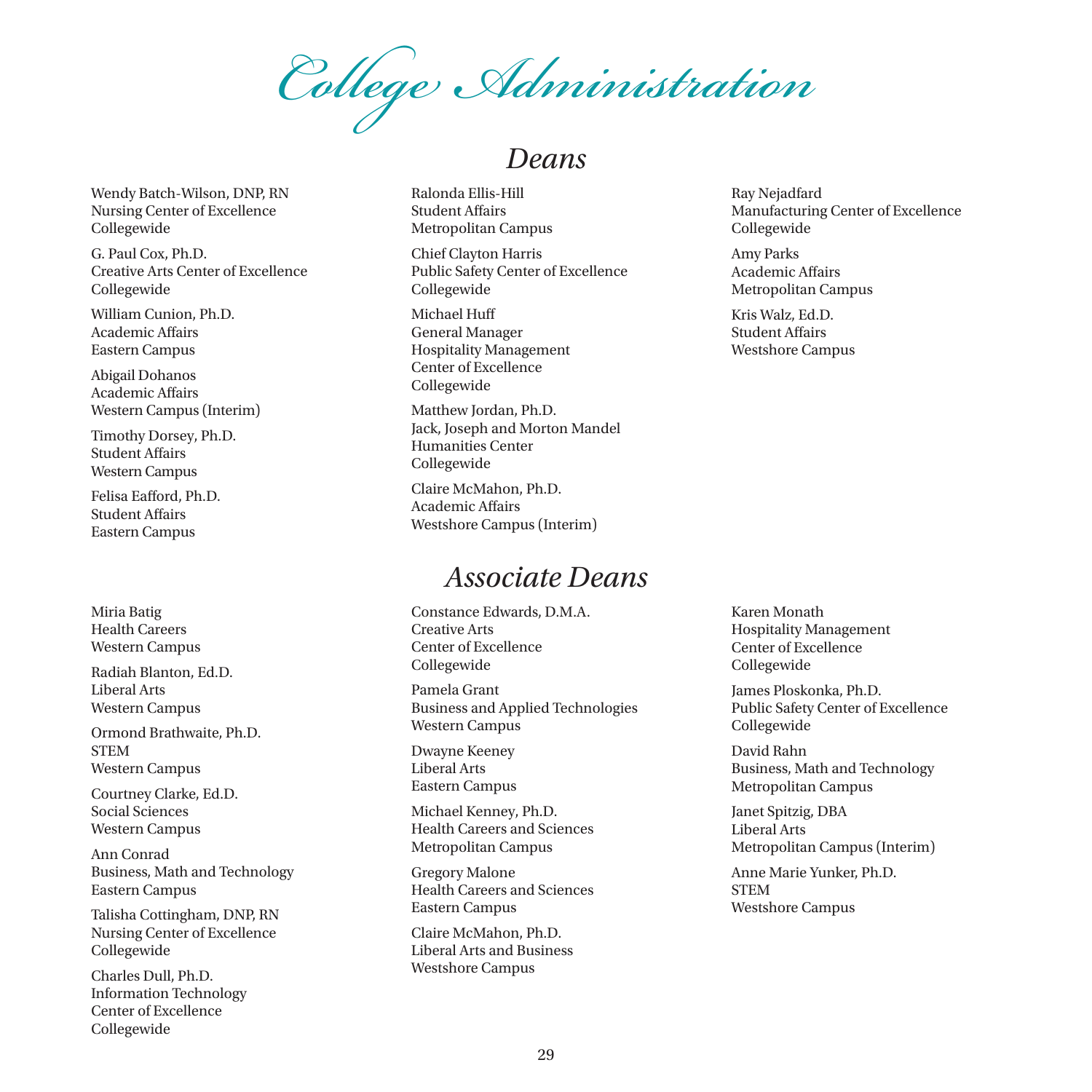*College Administration*

*Faculty Marshal*

Mary Hovanec Professor, History (Retired) Western Campus Faculty Chair, Mandel Scholars Academy (Retired) Eastern Campus

# *Faculty Senate Chairpersons*

Robert Johnson, Ph.D. Joint Faculty Senate

Theresa Gromek Westshore Campus Stephanie Kasuboski Eastern Campus

Samuel LiPuma Western Campus Michael Wilkins Metropolitan Campus

# *Constituent Group Leaders*

Michael Boyko, J.D. President American Association of University Professors (AAUP)

Jamie Bailey President AFSCME Local 2678 Carol Stennis Chair Technical, Supervisory and Confidential Employees (TSC&E)

Beverly Owens Executive Board Leader SEIU District 1199

# *Board Student Scholar*

Jordan Wright Metropolitan Campus

# *Joint Student Council Officers*

Samantha Franco President Joint Student Council Eastern Campus

Dena Abuaun Vice President Joint Student Council Westshore Campus

Laryssa Maruski Secretary Joint Student Council Western Campus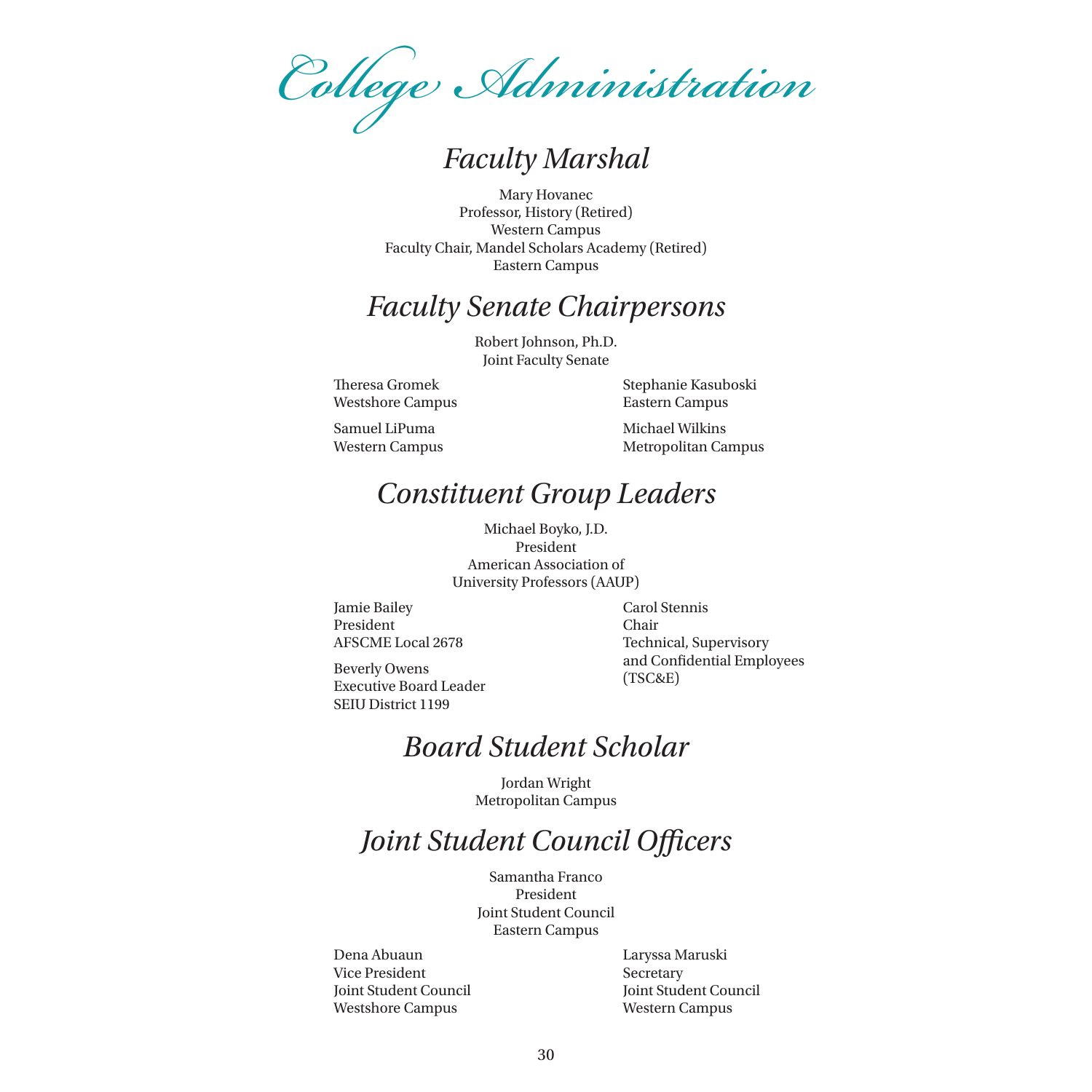*Recipient of Honorary Degree*

# *Stephen H. Hoffman*



Stephen Hoffman began his life of service at the Jewish Federation of Cleveland in 1974, rising through the ranks to become president within less than a decade. From 2001 to 2004, he served as president and CEO of the Jewish Federations of North America. A recipient of the organization's highest honor, the Charles Eisenman Award, he retired from the Jewish Federation of Cleveland in 2018.

Hoffman serves on the boards of numerous organizations including the Cleveland Clinic, the Jewish Agency for Israel, the Jewish People Policy Institute, the Musical Arts Association and United Way of Greater Cleveland. He is also chairman of the Jack, Joseph and Morton Mandel Foundation.

He co-founded Secure Community Network, a national organization committed to security issues faced by the Jewish community, and Case Western Reserve University's Stephen H. Hoffman Professorship in Modern Hebrew Language and Literature was established in his honor.

Hoffman holds a B.A. in psychology from Dickinson College in Pennsylvania and a master's in social work from the University of Maryland, as well as a master's degree in Jewish studies and Doctor of Humane Letters from Baltimore Hebrew University.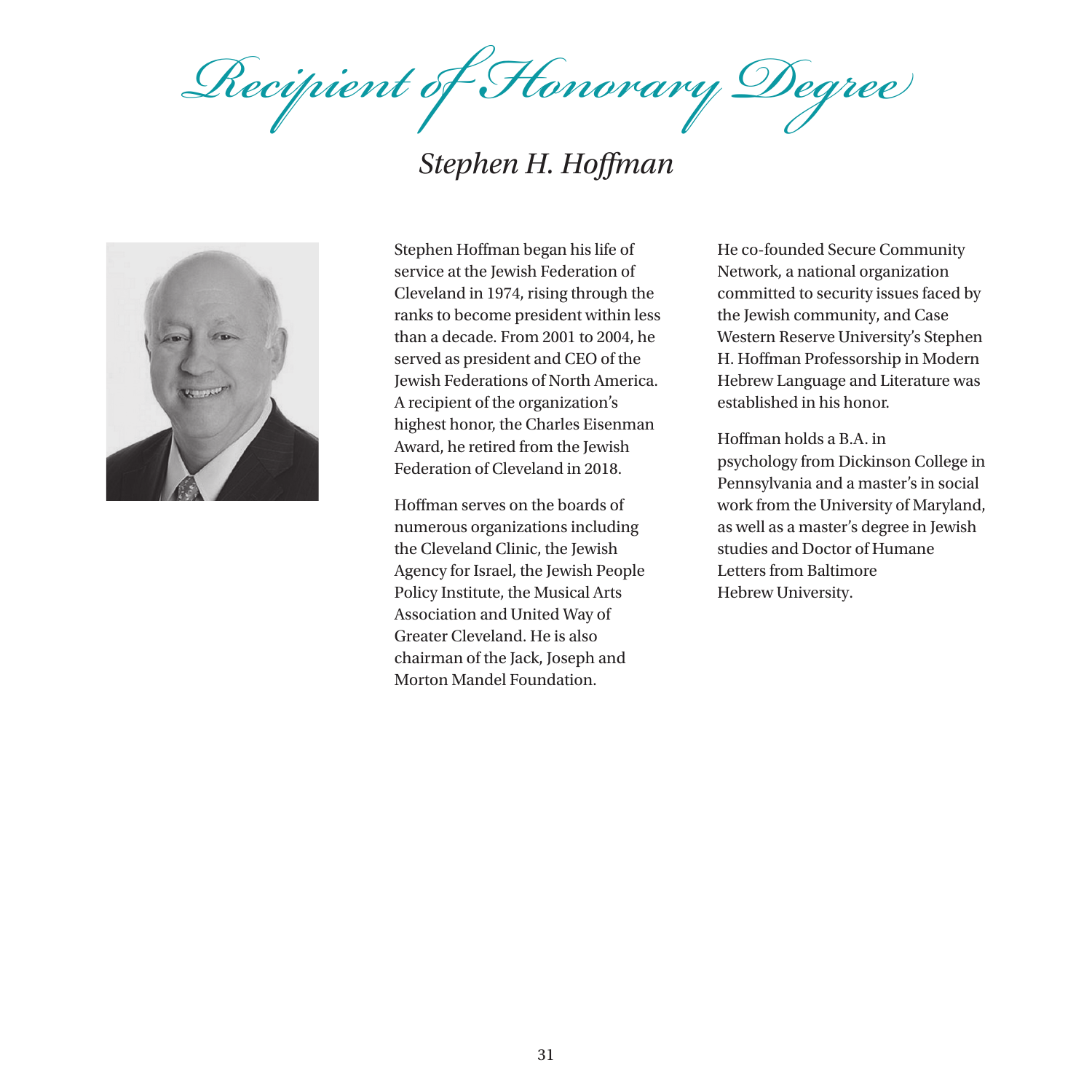*Recipient of Honorary Degree*

# *Randell McShepard*



Randell McShepard is vice president of public affairs and chief talent officer for RPM International Inc., a \$6.1 billion chemical coatings/paint company headquartered in Medina. In addition to managing external and governmental affairs for the company, he leads the corporate philanthropy program, facilitates corporate purchasing initiatives and coordinates executive leadership development activities and succession planning.

An active community and civic leader, McShepard serves on numerous boards including The Cleveland Foundation, Destination Cleveland and Citimark Capital LLC. He is co-founder and chairman of PolicyBridge, a public policy think tank serving Northeast Ohio since 2004. In May 2015, he was the first African American elected president of The Union Club of Cleveland. He also co-founded the Rid-All Green Partnership, a thriving urban farm in Cleveland's Lower Kinsman neighborhood that raises tilapia, grows organic vegetables and produces compost soil.

McShepard's previous community service includes chairing the Manufacturing Advocacy Council of the National Association of Manufacturers, the Cleveland/ Cuyahoga County Workforce Investment Board and the Sisters of Charity Foundation. He also served on the executive committee for the Cuyahoga County Government Reform transition in 2010.

Born and raised in Cleveland, McShepard was inducted into the John F. Kennedy High School Hall of Fame. He was named Black Professional of the Year by the Black Professionals Association in 2011 and received the 2017 Humanitarian Award from the Diversity Center of Northeast Ohio. He was also honored as a C-Suite Champion by Crain's Cleveland in 2019 and received the PAN Award for community service from Cleveland Public Theatre in 2021.

McShepard holds a Bachelor of Arts from Baldwin Wallace University and a Master of Science from Cleveland State University. He is also a Leadership Cleveland graduate.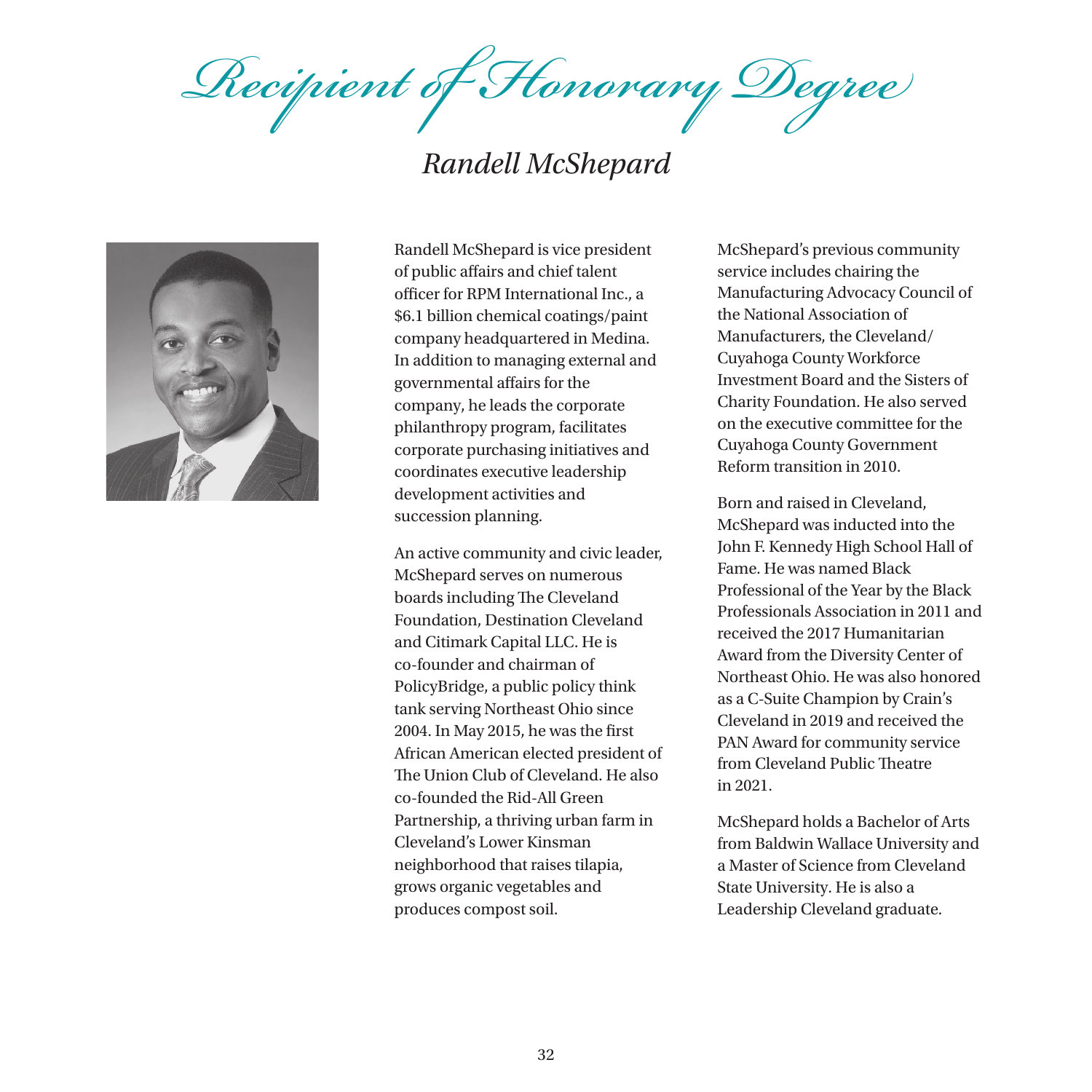*Recipient of Honorary Degree*

# *August Napoli Jr.*



August A. Napoli is president and CEO of United Way of Greater Cleveland, the largest private funder of health and human services in the region.

Prior to joining United Way in 2016, Napoli served as deputy director and chief advancement officer at the Cleveland Museum of Art, where he oversaw the successful campaign to raise \$320 million for the institution's historic renovation and expansion project.

With more than 45 years of nonprofit executive experience throughout Northeast Ohio, Napoli has led institutional advancement activities at several universities, including Baldwin Wallace and Cleveland State. He also served as the first president and CEO of the Catholic Diocesan Foundation, a faith-based community foundation that supports the charitable work of the Catholic Diocese of Cleveland.

As vice chairman in the division of institutional relations and development at the Cleveland Clinic Foundation, Napoli planned and executed the \$300 million campaign

for the Cleveland Clinic Heart Center (now the Arnold and Sydell Miller Family Cardiovascular Institute), the world's largest single-purpose medical facility.

Napoli became president and COO of the Summa Foundation in 2006 and was instrumental in expanding public and private sector support, leading the Foundation's transformation as it changed its focus from stewardship to grant-seeking and grant-making, and developing numerous community and regional collaborative efforts, such as the Austen BioInnovation Institute in Akron.

A graduate of Franciscan University, Napoli has taught at Case Western Reserve University's Mandel Center for Nonprofit Leadership. He is affiliated with numerous professional and community organizations, including the Cleveland Committee on Foreign Relations, The City Club of Cleveland, Cleveland Transformation Alliance, Federal Reserve Bank of Cleveland Community Advisory Council, the 50 Club of Cleveland, the Music Settlement, the President's Council, the Urban League of Greater Cleveland and Say Yes to Education.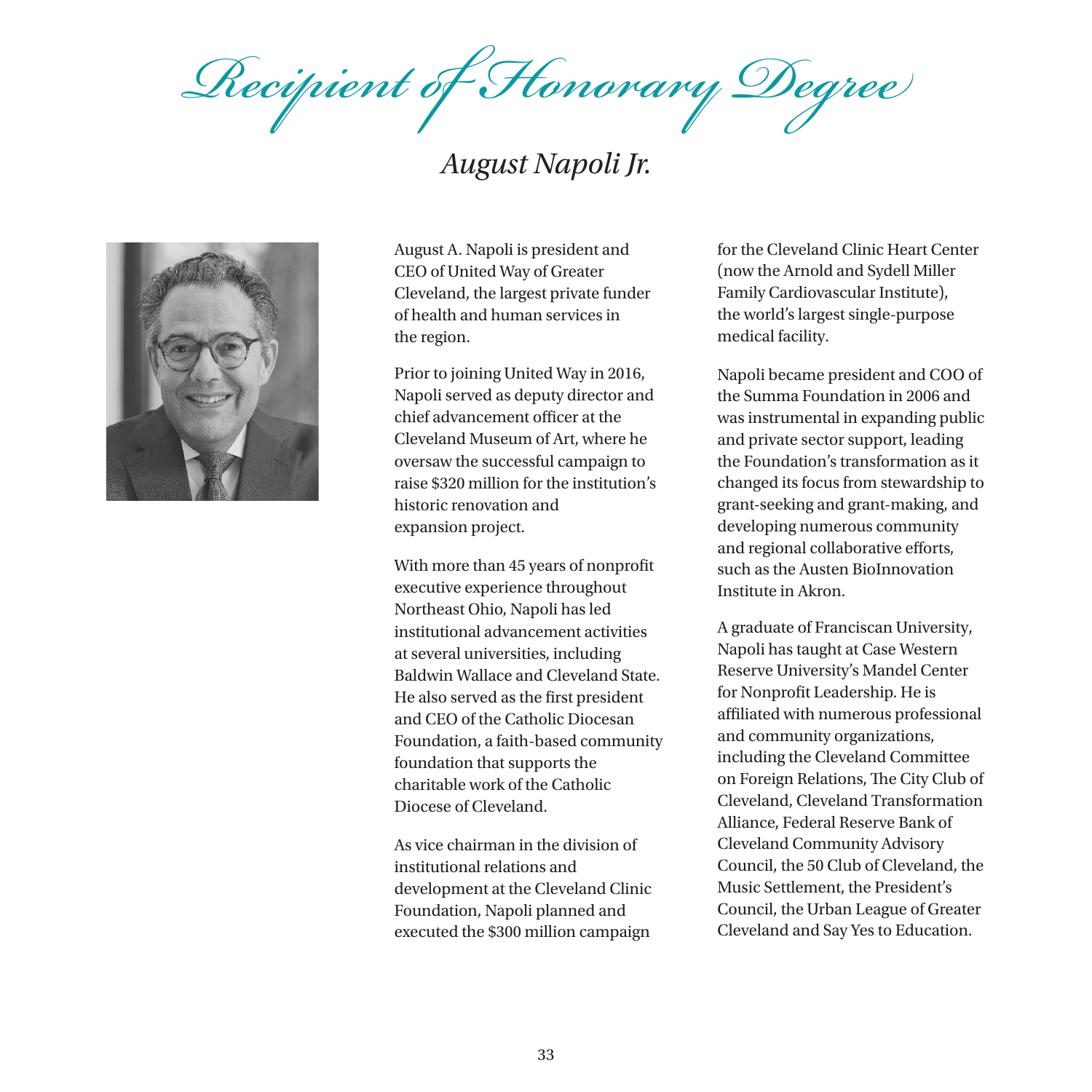*Honorary Degree Recipients*

*Fall 2013* Morton Mandel

*Spring 2014* Shelley Roth The Rev. Dr. Otis Moss Jr.

*Fall 2014* Norma Lerner

*Spring 2015* Carole Carr Tommy LiPuma

*Fall 2015* Betty Rosskamm

*Spring 2016* Jerry Sue Thornton, Ph.D. *Fall 2016* Margot Copeland Mayor Frank Jackson

*Spring 2017* Margaret Wong Rick Chiricosta

*Fall 2017* None

*Spring 2018* Carole Hoover Albert Ratner

*Fall 2018* Jules Belkin Paul Clark John Skory

*Spring 2019* Delos M. Cosgrove, M.D. George L. Forbes Esq.

*Fall 2019*  Robert L. Lewis Sam Petros Robert P. Madison

*Spring/Fall 2020*  Carol Cartwright, Ph.D.

*Spring 2021*  Beth E. Mooney Timothy L. Tramble Sr.

*Fall 2021*  José C. Feliciano Sr.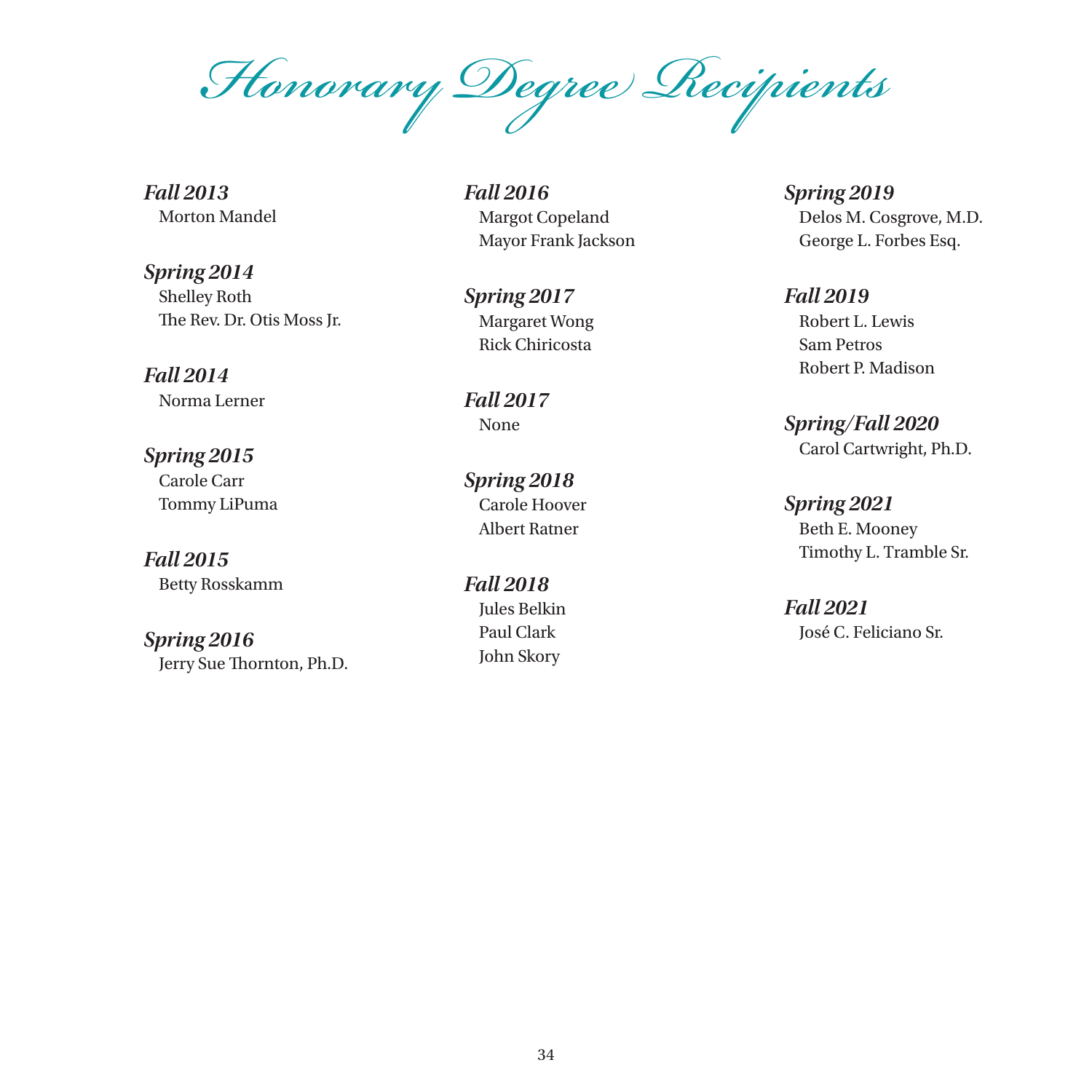*Student Speaker*

# *John Rodriguez*



After graduating from Syracuse University, John Rodriguez strode into the world — his Bachelor of Fine Arts degree proudly in hand — only to discover that the American job market holds theater majors in shockingly low regard. Undaunted, he spent the next 15 years as a stage and voice actor and writer. While his efforts earned him an A in stick-to-itiveness, his bank account was closer to a D-minus.

Rodriguez returned to school in summer 2021, enrolling full time at Tri-C without knowing exactly where he hoped to land. One year, 60 credit

hours and many academic counseling sessions later, he is preparing to graduate summa cum laude with two degrees: an Associate of Arts and an Associate of Science. This fall, he'll join the psychology and pre-med track at The Ohio State University, with the ultimate goal of becoming a psychiatrist.

They don't call them "starving artists" for nothing. Fortunately, it's never too late to feed your mind.

Tri-C gave Rodriguez a fresh start in life, for which he will be eternally grateful.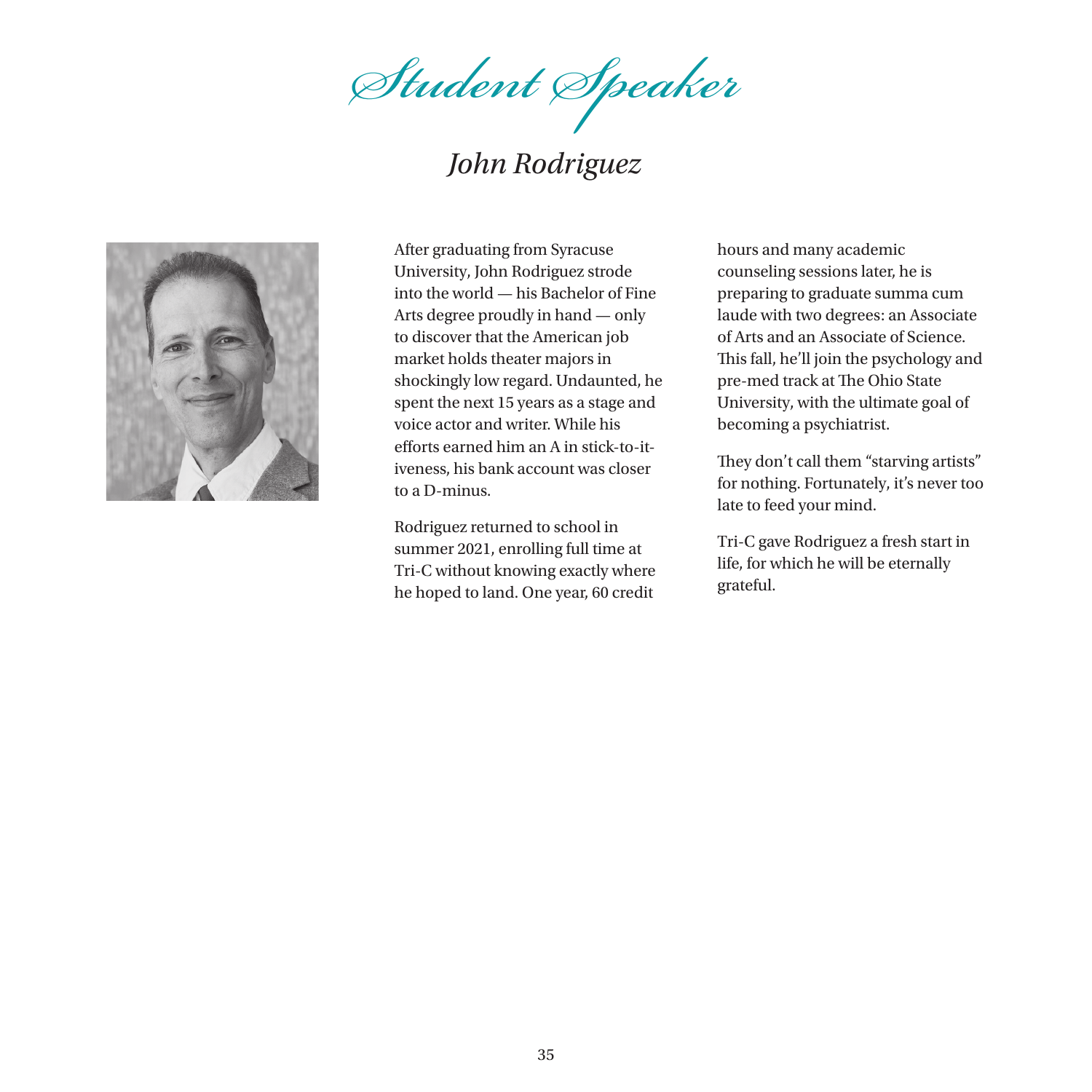*Commencement History*

# *Academic Regalia*

Traditional academic regalia originated in 12th-century England with the robes worn by the monks who administered Oxford University. In the United States, the use of academic regalia dates to 1754 and the founding of Columbia University. The standards for academic regalia styles and colors were established in 1895 and are maintained by a commission of college and university officials.

 As seen today, regalia typically consists of three items: the robe, the mortarboard and the hood. The robe is usually black, although institutions may sanction the use of other colors. The style of the robe

**Brown:** Architecture and Fine Arts **Citron Yellow:** Social Work **Dark Blue:** Philosophy **Green:** Medicine **Lemon Yellow:** Library Science **Light Blue:** Education

changes for associate, baccalaureate, master's and doctoral degrees. The width and style of the sleeve and the length of the hood increase with each advanced degree. The mortarboard is adorned with a tassel; black for those who have earned an associate, bachelor's or master's degree, and gold for those who have earned a doctorate or are governing officers of an educational institution. In the hood, the color of the velvet border identifies the academic field in which the degree was earned, and the colors of the lining are the official colors of the institution that granted the degree.

**Light Brown:** Business **Lilac:** Dentistry **Olive:** Pharmacy **Orange:** Engineering **Peach/Apricot:** Nursing **Peacock Blue:** International Affairs Students who have achieved academic honors wear a gold honors cord. The honors cord indicates that the graduate has a cumulative grade point average of 3.5 or greater. U.S. military veterans wear a red, white and blue medallion.

Phi Theta Kappa, founded in 1918, is recognized as the official honor society for community colleges by the American Association of Community Colleges. Members of Phi Theta Kappa may wear the Society's Honors Stole, made of gold satin and embroidered with the Society's Greek letters and seal.

**Pink:** Music **Purple:** Law **Scarlet:** Theology **White:** Arts and Letters, Journalism **Yellow:** Science

# *The Legend of the Stole of Gratitude*

Every graduate has had a special person who, through moral or financial support, made a big difference in his or her life. The Stole of Gratitude offers an opportunity to say "Thanks for making it possible for me to succeed!"

After the ceremony, the new graduate presents the Stole of Gratitude to someone who provided extraordinary support or who has helped with wisdom, words of encouragement, or financial assistance.

Immediately after graduation, the graduate may take the stole from around his/her neck and place it around the neck of the recipient. If more than one stole is worn during commencement, they symbolize multiple persons who

#### *Congratulations, graduates!*

will receive Stoles of Gratitude.

Presenters often write a few words of love and appreciation on the back of the stole using a permanent, fine-tipped marker. Friends and family of the graduate may autograph the front or back. The Stole of Gratitude is a lasting symbol of love, appreciation and academic accomplishment.